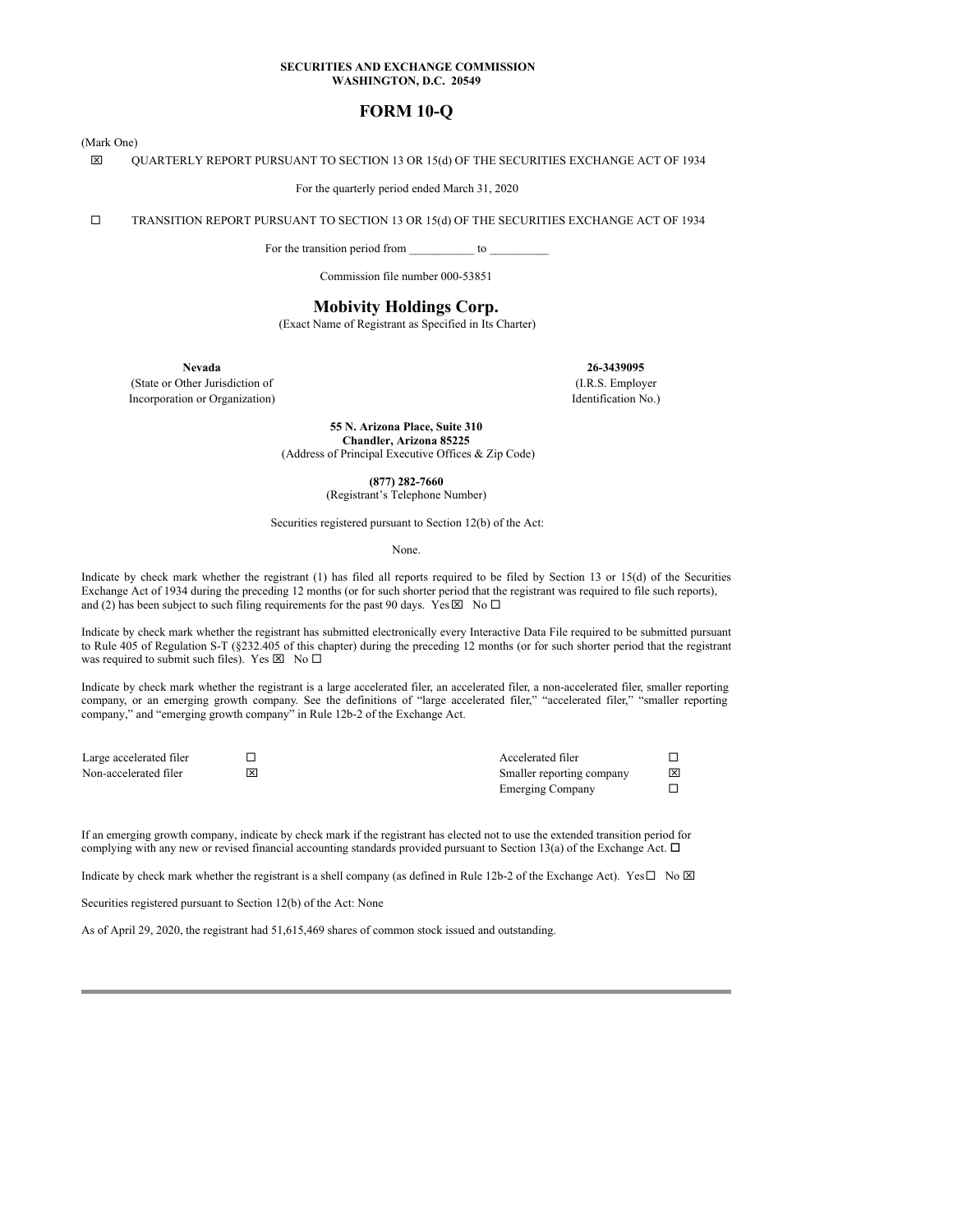# **MOBIVITY HOLDINGS CORP.**

# **TABLE OF CONTENTS**

| <b>PART I – FINANCIAL INFORMATION</b>                                                         |    |
|-----------------------------------------------------------------------------------------------|----|
| Item 1. Financial Statements                                                                  |    |
| Condensed Consolidated Balance Sheets                                                         |    |
| Condensed Consolidated Statements of Operations and Comprehensive Income                      |    |
| Consolidated Statement of Stockholders' Equity (Deficit)                                      |    |
| Consolidated Statements of Cash Flows                                                         |    |
| Notes to Condensed Consolidated Financial Statements                                          |    |
| Item 2. Management's Discussion and Analysis of Financial Condition and Results of Operations | 16 |
| Item 3. Quantitative and Qualitative Disclosures about Market Risk.                           | 21 |
| Item 4. Controls and Procedures.                                                              | 21 |
| <b>PART II – OTHER INFORMATION</b>                                                            | 23 |
| Item 5. Other Information                                                                     | 23 |
| Item 6. Exhibits                                                                              | 23 |
| <b>SIGNATURES</b>                                                                             | 23 |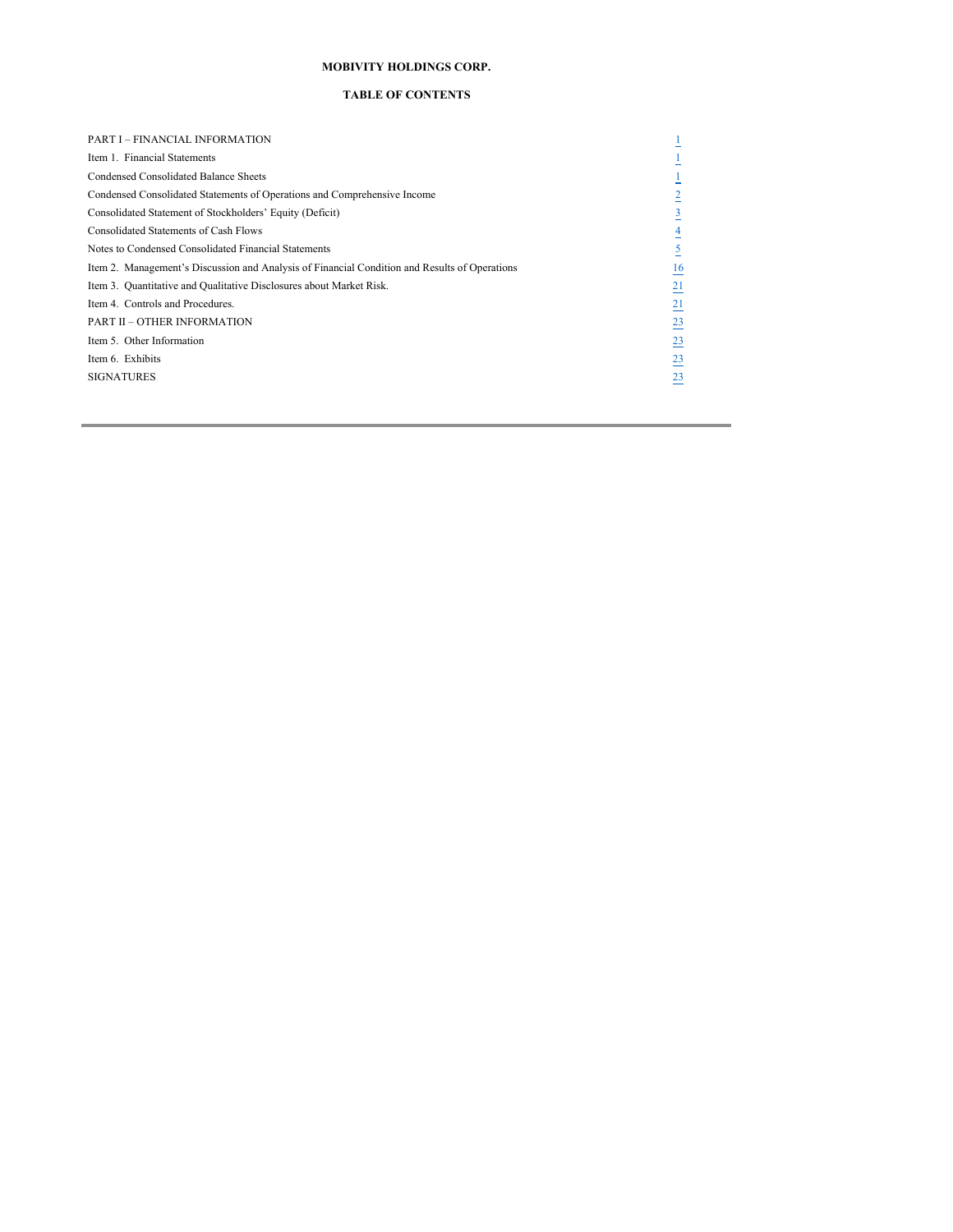# <span id="page-2-0"></span>**PART I – FINANCIAL INFORMATION**

## **Mobivity Holdings Corp. Condensed Consolidated Balance Sheets**

|                                                                                                                             | March 31,       | December 31,    |
|-----------------------------------------------------------------------------------------------------------------------------|-----------------|-----------------|
|                                                                                                                             | 2020            | 2019            |
| <b>ASSETS</b>                                                                                                               | (Unaudited)     | (Audited)       |
|                                                                                                                             |                 |                 |
| <b>Current assets</b><br>Cash                                                                                               | \$<br>208,217   | \$<br>273,599   |
|                                                                                                                             |                 |                 |
| Accounts receivable, net of allowance for doubtful accounts of \$104,581<br>and \$88,071, respectively                      | 973,307         | 614,726         |
| Contracts receivable, current                                                                                               | 943,904         | 526,948         |
| Right to use lease assets                                                                                                   | 178,015         |                 |
| Other current assets                                                                                                        | 525,027         | 601,749         |
| <b>Total current assets</b>                                                                                                 | 2,828,470       | 2,017,022       |
| Goodwill                                                                                                                    | 496,352         | 496,352         |
| Right to use lease assets                                                                                                   | 33,069          | 260,645         |
| Intangible assets, net                                                                                                      | 1,609,853       | 1,762,211       |
| Contracts receivable, long term                                                                                             | 2,123,784       | 1,260,371       |
| Other assets                                                                                                                | 66,646          | 67,787          |
| <b>TOTAL ASSETS</b>                                                                                                         | \$<br>7,158,174 | \$<br>5,864,388 |
| <b>LIABILITIES AND STOCKHOLDERS' EQUITY</b>                                                                                 |                 |                 |
| <b>Current liabilities</b>                                                                                                  |                 |                 |
| Accounts payable                                                                                                            | \$<br>3,623,957 | \$<br>3,256,888 |
| Accrued interest                                                                                                            | 86,385          | 35,292          |
| Accrued and deferred personnel compensation                                                                                 | 403,918         | 244,953         |
| Deferred revenue and customer deposits                                                                                      | 1,016,680       | 440,309         |
| Related party notes payable                                                                                                 | 143,296         | 140,700         |
| Notes payable, net - current maturities                                                                                     | 540,410         | 540,576         |
| Operating lease liability                                                                                                   | 205,042         | 258,343         |
| Other current liabilities                                                                                                   | 524,666         | 308,465         |
| <b>Total current liabilities</b>                                                                                            | 6,544,354       | 5,225,526       |
|                                                                                                                             |                 |                 |
| <b>Non-current liabilities</b>                                                                                              |                 |                 |
| Related party notes payable, net - long term                                                                                | 1,200,000       | 1,000,000       |
| Notes payable, net - long term                                                                                              | 438,767         | 567,529         |
| Operating lease liability                                                                                                   | 37,244          | 45,460          |
| Other long term liabilities                                                                                                 | 1,247,301       | 740,218         |
| <b>Total non-current liabilities</b>                                                                                        | 2,923,312       | 2,353,207       |
| <b>Total liabilities</b>                                                                                                    | 9,467,666       | 7,578,733       |
| <b>Commitments and Contingencies (See Note 9)</b>                                                                           |                 |                 |
| <b>Stockholders' equity</b>                                                                                                 |                 |                 |
| Common stock, \$0.001 par value; 100,000,000 shares authorized;<br>51,615,469 and 51,380,969, shares issued and outstanding | 51,616          | 51,381          |
| Equity payable                                                                                                              | 100,862         | 100,862         |
| Additional paid-in capital                                                                                                  | 95,215,216      | 94,781,738      |
| Accumulated other comprehensive income                                                                                      | (4,301)         | 8,780           |
| Accumulated deficit                                                                                                         | (97, 672, 885)  | (96, 657, 106)  |
| <b>Total stockholders' deficit</b>                                                                                          | (2,309,492)     | (1,714,345)     |
| <b>TOTAL LIABILITIES AND STOCKHOLDERS' EQUITY</b>                                                                           | \$<br>7,158,174 | \$<br>5,864,388 |

*See accompanying notes to these unaudited condensed consolidated financial statements.*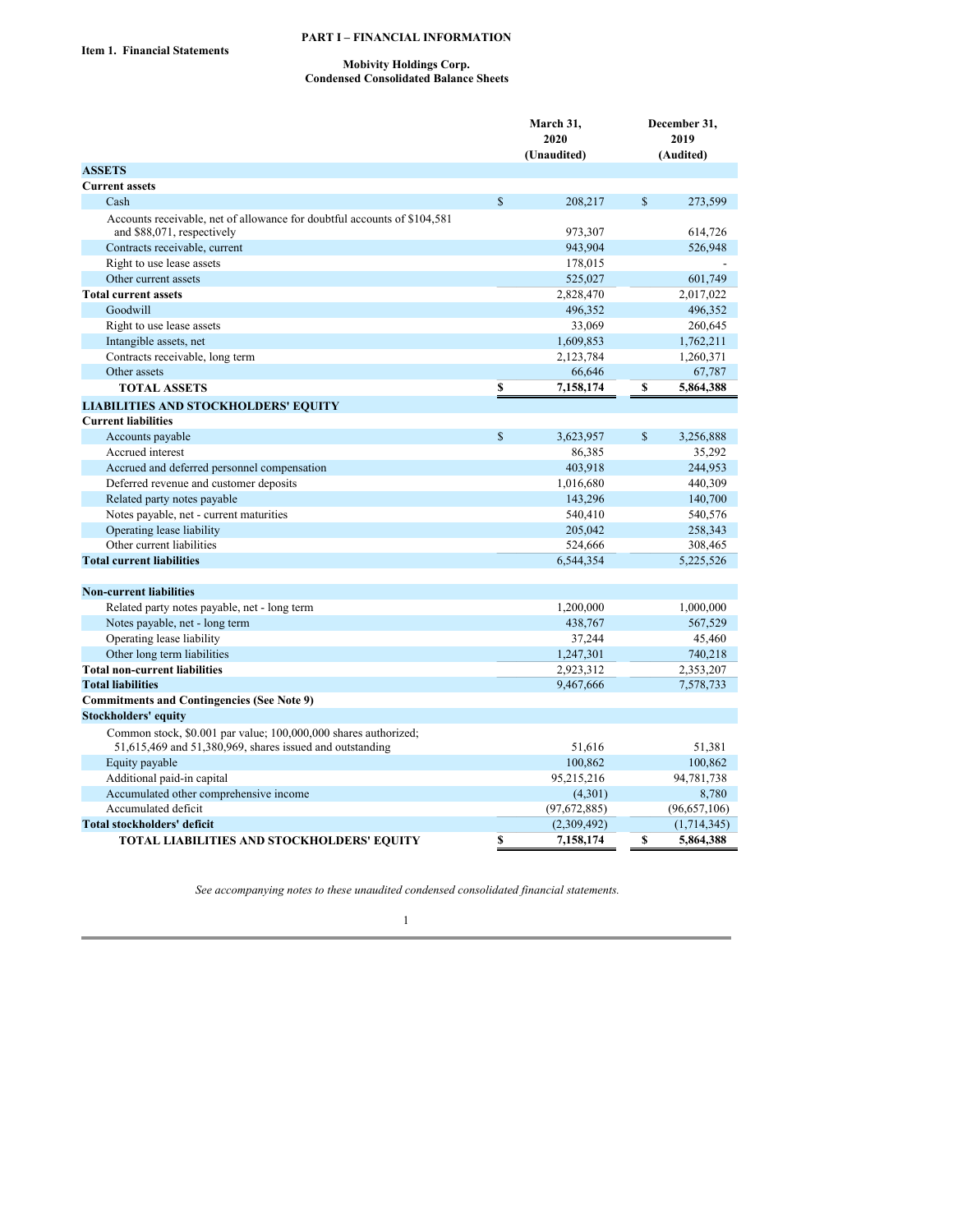## <span id="page-3-0"></span>**Mobivity Holdings Corp. Condensed Consolidated Statements of Operations and Comprehensive Income (Unaudited)**

|                                                      |    | <b>Three Months Ended</b><br>March 31, |    |             |  |  |  |
|------------------------------------------------------|----|----------------------------------------|----|-------------|--|--|--|
|                                                      |    |                                        |    |             |  |  |  |
|                                                      |    | 2020                                   |    | 2019        |  |  |  |
| <b>Revenues</b>                                      |    |                                        |    |             |  |  |  |
| Revenues                                             | \$ | 4,549,992                              | Ŝ. | 2,416,617   |  |  |  |
| Cost of revenues                                     |    | 1,584,402                              |    | 1,171,909   |  |  |  |
| Gross profit                                         |    | 2,965,590                              |    | 1,244,708   |  |  |  |
| <b>Operating expenses</b>                            |    |                                        |    |             |  |  |  |
| General and administrative                           |    | 1,246,794                              |    | 1,323,935   |  |  |  |
| Sales and marketing                                  |    | 807,999                                |    | 838,567     |  |  |  |
| Engineering, research, and development               |    | 1,677,442                              |    | 577,733     |  |  |  |
| Depreciation and amortization                        |    | 173,937                                |    | 284,094     |  |  |  |
| <b>Total operating expenses</b>                      |    | 3,906,172                              |    | 3,024,329   |  |  |  |
| Income (loss) from operations                        |    | (940, 582)                             |    | (1,779,621) |  |  |  |
| Other income/(expense)                               |    |                                        |    |             |  |  |  |
| Interest income                                      |    | 837                                    |    | 17          |  |  |  |
| Interest expense                                     |    | (77, 189)                              |    | (41,905)    |  |  |  |
| Foreign currency gain (loss)                         |    | 1,155                                  |    | (138)       |  |  |  |
| Total other income/(expense)                         |    | (75, 197)                              |    | (42, 026)   |  |  |  |
| Income (loss) before income taxes                    |    | (1,015,779)                            |    | (1,821,647) |  |  |  |
| Income tax expense                                   |    |                                        |    |             |  |  |  |
| Net Income (loss)                                    |    | (1,015,779)                            |    | (1,821,647) |  |  |  |
| Other comprehensive income (loss), net of income tax |    |                                        |    |             |  |  |  |
| Foreign currency translation adjustments             |    | (13,081)                               |    | (28, 449)   |  |  |  |
| Comprehensive income (loss)                          | \$ | (1,028,860)                            | \$ | (1,850,096) |  |  |  |
| Net income (loss) per share:                         |    |                                        |    |             |  |  |  |
| <b>Basic</b>                                         | \$ | (0.02)                                 | \$ | (0.04)      |  |  |  |
| <b>Diluted</b>                                       | \$ | (0.02)                                 | \$ | (0.04)      |  |  |  |
| Weighted average number of shares:                   |    |                                        |    |             |  |  |  |
| <b>Basic</b>                                         |    | 51,435,084                             |    | 45,998,053  |  |  |  |
| <b>Diluted</b>                                       |    | 51,435,084                             |    | 45,998,053  |  |  |  |

*See accompanying notes to these unaudited condensed consolidated financial statements.*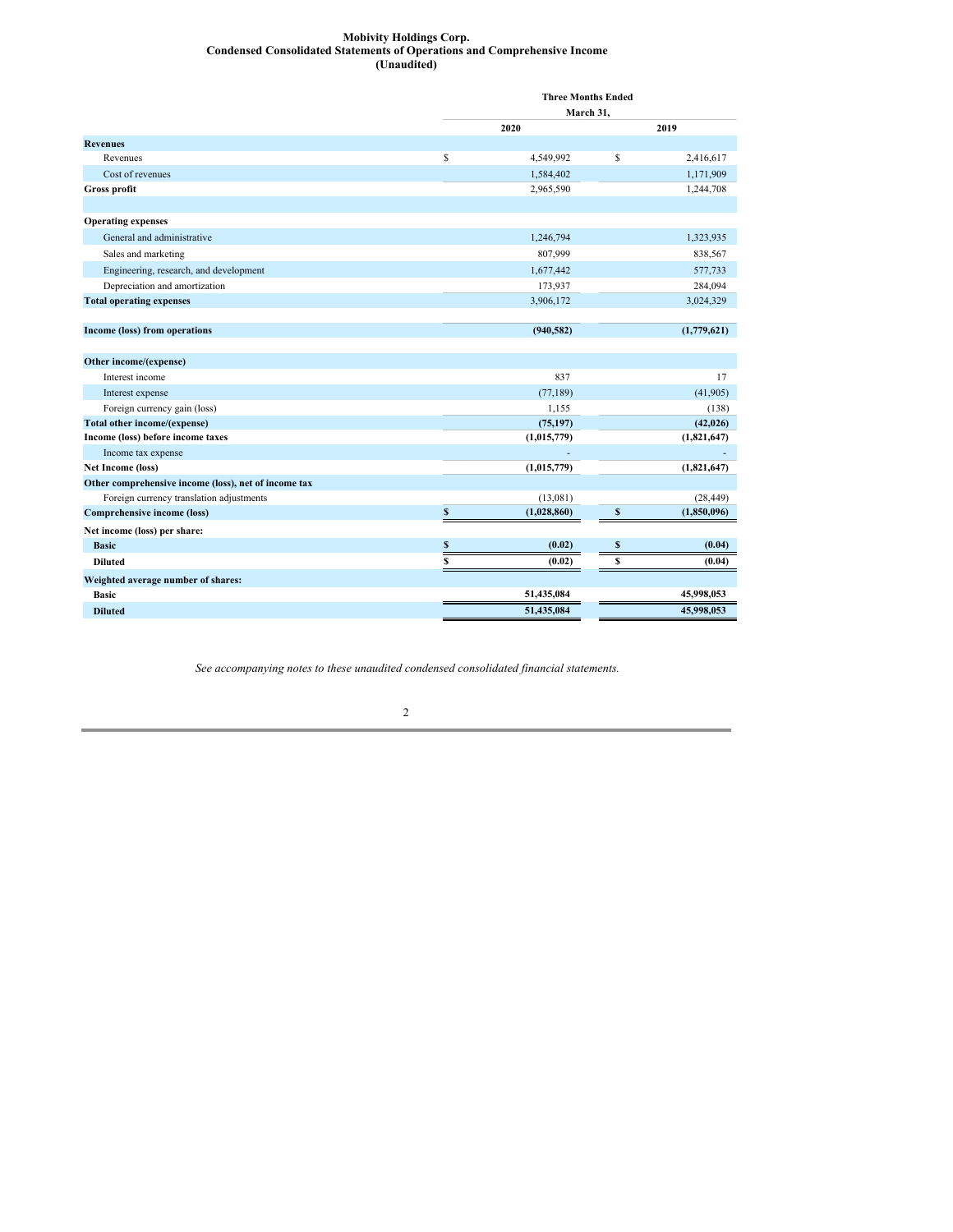#### <span id="page-4-0"></span>**Mobivity Holdings Corp. Consolidated Statement of Stockholders' Equity (Deficit) (Unaudited)**

|                                                 | Common Stock  |      |                          |     | <b>Equity</b>            |      | Additional      |   | <b>Accumulated Other</b>  | Accumulated    |   | <b>Total Stockholders</b> |
|-------------------------------------------------|---------------|------|--------------------------|-----|--------------------------|------|-----------------|---|---------------------------|----------------|---|---------------------------|
|                                                 | <b>Shares</b> |      | <b>Dollars</b>           |     | Payable                  |      | Paid-in Capital |   | <b>Comprehensive Loss</b> | Deficit        |   | <b>Equity (Deficit)</b>   |
| <b>Balance, December 31, 2018</b>               | 45,998,053    | - S  | 45,998                   | -5  | 100,862                  | - \$ | 88,008,473      | S | 4,759                     | (87, 835, 132) | ъ | 324,960                   |
| Issuance of common stock for cash               | 2,800,000     |      | 2,800                    |     |                          |      | 2,797,200       |   | ۰                         |                |   | 2,800,000                 |
| Issuance of common stock for debt conversion    | 2,582,916     |      | 2,583                    |     | $\overline{\phantom{a}}$ |      | 2,812,795       |   |                           |                |   | 2,815,378                 |
| Stock based compensation                        | ۰             |      | $\overline{\phantom{a}}$ |     |                          |      | 1,163,270       |   | ۰.                        |                |   | 1,163,270                 |
| Foreign currency translation adjustment         |               |      |                          |     | $\overline{\phantom{a}}$ |      |                 |   | 4,021                     |                |   | 4,021                     |
| Net loss                                        | ۰.            |      | ۰                        |     |                          |      |                 |   | ۰.                        | (8,821,974)    |   | (8,821,974)               |
| Balance, December 31, 2019                      | 51,380,969    | - 5. | 51,381                   | э.  | 100,862                  |      | 94,781,738      |   | 8,780                     | (96,657,106)   |   | (1,714,345)               |
| Issuance of common stock for warrant conversion | 234,500       |      | 235                      |     |                          |      | 234,265         |   | ۰.                        |                |   | 234,500                   |
| Stock based compensation                        |               |      |                          |     |                          |      | 199.213         |   |                           |                |   | 199,213                   |
| Foreign currency translation adjustment         |               |      | ۰                        |     |                          |      |                 |   | (13,081)                  |                |   | (13,081)                  |
| Net loss                                        |               |      |                          |     |                          |      |                 |   |                           | (1,015,779)    |   | (1,015,779)               |
| Balance, March 31, 2020                         | 51,615,469    |      | 51,616                   | -56 | 100,862                  |      | 95,215,216      |   | (4,301)                   | (97,672,885)   |   | (2,309,492)               |

*See accompanying notes to these unaudited condensed consolidated financial statements.*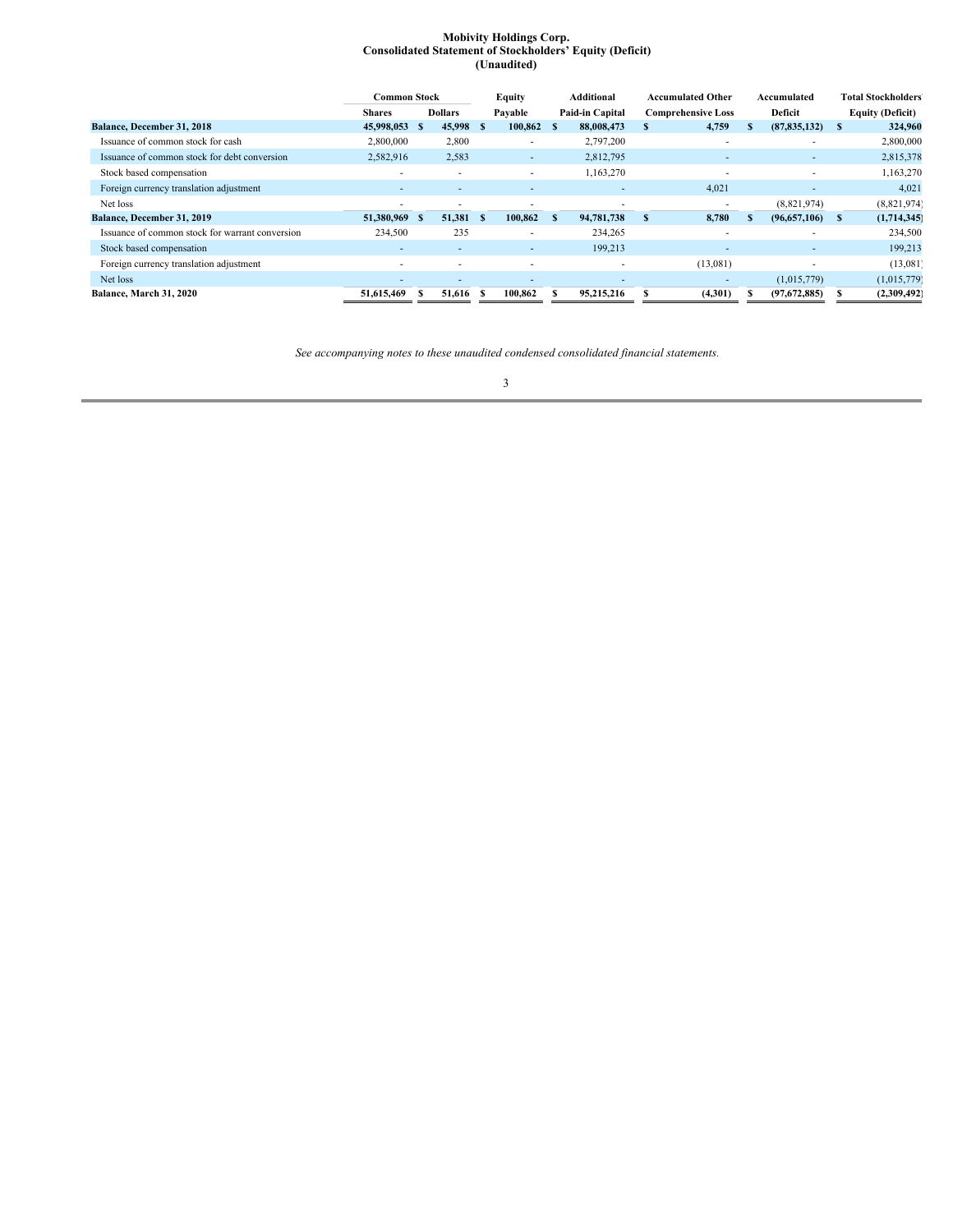#### <span id="page-5-0"></span>**Mobivity Holdings Corp. Consolidated Statements of Cash Flows (Unaudited)**

|                                                                             | <b>Three Months Ended</b> |             |    |             |  |
|-----------------------------------------------------------------------------|---------------------------|-------------|----|-------------|--|
|                                                                             | March 31,                 |             |    |             |  |
|                                                                             |                           | 2020        |    | 2019        |  |
| <b>OPERATING ACTIVITIES</b>                                                 |                           |             |    |             |  |
| Net loss                                                                    | $\mathbb{S}$              | (1,015,779) | S  | (1,821,647) |  |
| Adjustments to reconcile net loss to net cash used in operating activities: |                           |             |    |             |  |
| Bad debt expense                                                            |                           | 43.607      |    | (1,982)     |  |
| Stock-based compensation                                                    |                           | 199,213     |    | 180,749     |  |
| Depreciation and amortization expense                                       |                           | 173,937     |    | 167,649     |  |
| Adjustments due to ASC 606                                                  |                           | (520, 717)  |    | 60,583      |  |
| Increase (decrease) in cash resulting from changes in:                      |                           |             |    |             |  |
| Accounts receivable                                                         |                           | (402, 641)  |    | (469, 345)  |  |
| Other current assets                                                        |                           | 76,665      |    | 24,108      |  |
| Other assets                                                                |                           | (429)       |    |             |  |
| Accounts payable                                                            |                           | 367,565     |    | 555,953     |  |
| Accrued interest                                                            |                           | 51,041      |    |             |  |
| Accrued and deferred personnel compensation                                 |                           | 159,357     |    | (111, 488)  |  |
| Right to use leases                                                         |                           | (11,730)    |    | 62,753      |  |
| Other liabilities - current                                                 |                           | (36,368)    |    | (29,960)    |  |
| Deferred revenue and customer deposits                                      |                           | 576,371     |    | (213, 406)  |  |
| Net cash used in operating activities                                       |                           | (339,908)   |    | (1,596,033) |  |
| <b>INVESTING ACTIVITIES</b>                                                 |                           |             |    |             |  |
| Purchases of equipment                                                      |                           | (4,907)     |    |             |  |
| Capitalized software development costs                                      |                           | (15,592)    |    | (139, 570)  |  |
| Net cash used in investing activities                                       |                           | (20, 499)   |    | (139,570)   |  |
| <b>FINANCING ACTIVITIES</b>                                                 |                           |             |    |             |  |
| Payments on notes payable                                                   |                           | (122, 743)  |    | (6,792)     |  |
| Proceeds from related party notes payable, net of repayments                |                           | 202,596     |    | 1,500,000   |  |
| Proceeds from conversion of common stock warrants                           |                           | 234,500     |    |             |  |
| Net cash provided by financing activities                                   |                           | 314,353     |    | 1,493,208   |  |
|                                                                             |                           |             |    |             |  |
| Effect of foreign currency translation on cash flow                         |                           | (19,328)    |    | (28, 449)   |  |
| Net change in cash                                                          |                           | (65, 382)   |    | (270, 844)  |  |
| Cash at beginning of period                                                 |                           | 273,599     |    | 554,255     |  |
| Cash at end of period                                                       | \$                        | 208,217     | \$ | 283,411     |  |
| <b>Supplemental disclosures:</b>                                            |                           |             |    |             |  |
| Cash paid during period for:                                                |                           |             |    |             |  |
| Interest                                                                    | \$                        | 26,096      | \$ | 41,906      |  |
| Non-cash investing and financing activities:                                |                           |             |    |             |  |
| Lease adoption                                                              | \$                        |             | \$ | 538,740     |  |

*See accompanying notes to these unaudited condensed consolidated financial statements.*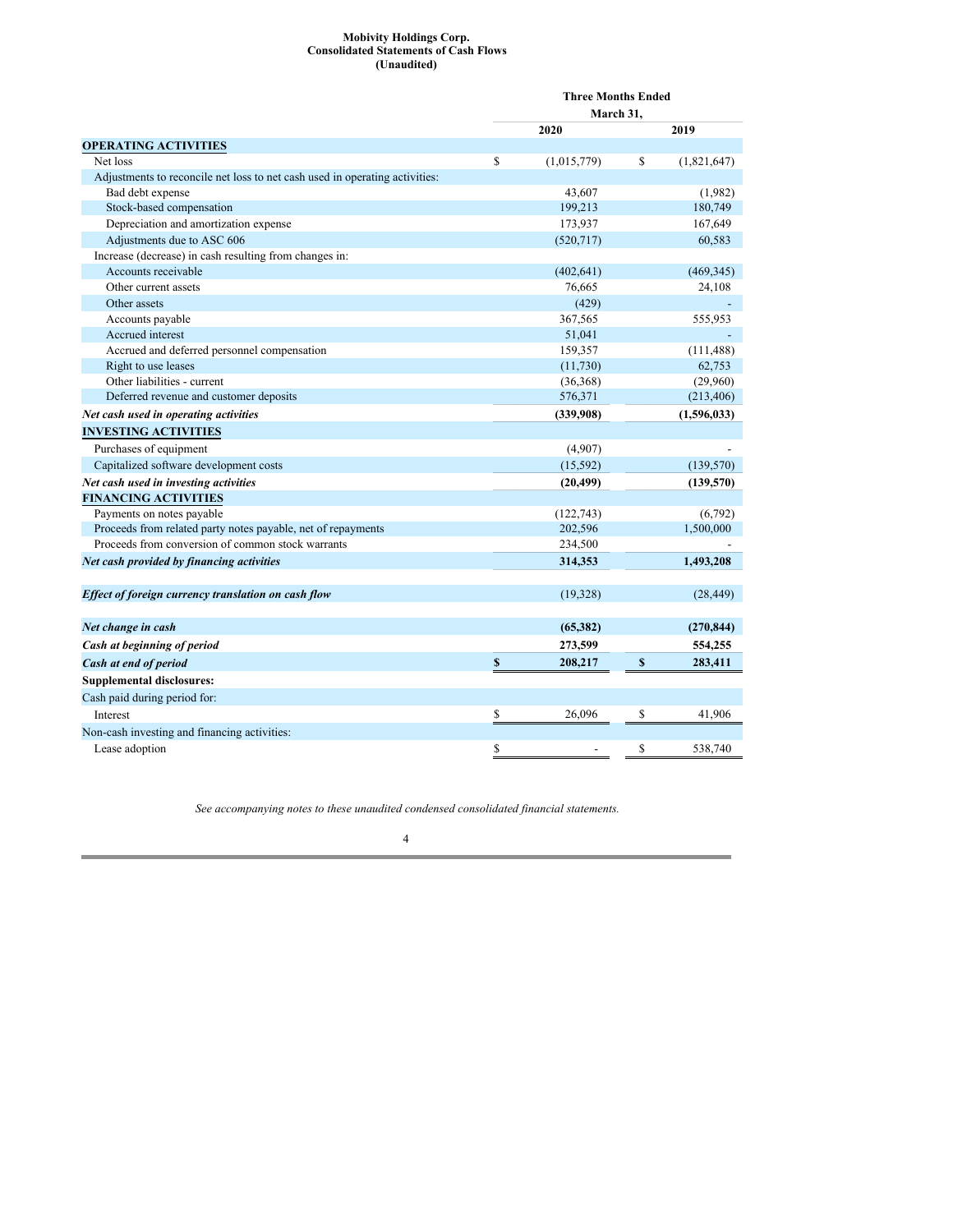# <span id="page-6-0"></span>**Mobivity Holdings Corp. Notes to Condensed Consolidated Financial Statements (Unaudited)**

# **1. Nature of Operations and Basis of Presentation**

Mobivity Holdings Corp. (the "Company" or "we") is in the business of developing and operating proprietary platforms over which brands and enterprises can conduct national and localized, data-driven mobile marketing campaigns. Our proprietary platforms, consisting of software available to phones, tablets, PCs, and Point of Sale ("POS") systems, allow resellers, brands and enterprises to market their products and services to consumers through text messages sent directly to consumers via mobile phones, mobile smartphone applications, and dynamically printed receipt content. On November 14, 2018, we completed the acquisition of certain operating assets relating to Belly, Inc.'s proprietary digital customer loyalty platform, including client contracts, accounts receivable and intellectual property. We generate revenue by charging the resellers, brands and enterprises a per-message transactional fee, through fixed or variable software licensing fees, or via advertising fees.

The accompanying unaudited condensed consolidated financial statements have been prepared in accordance with accounting principles generally accepted in the United States of America ("GAAP") for interim financial information and with the instructions to Form 10-Q and Rule 8-03 of Regulation S-X promulgated by the Securities and Exchange Commission ("SEC"). Accordingly, they do not include all of the information and disclosures required by GAAP for annual financial statements. The accompanying unaudited condensed consolidated financial statements should be read in conjunction with the audited consolidated financial statements and notes thereto in the Company's Annual Report on Form 10-K for the year ended December 31, 2019 filed with the SEC on March 30, 2020.

In the opinion of management, such statements include all adjustments (consisting only of normal recurring items) which are considered necessary for a fair presentation of our condensed consolidated financial statements as of March 31, 2020, and for the three months ended March 31, 2020 and 2019. The results of operations for the three months ended March 30, 2020 are not necessarily indicative of the operating results for the full year ending December 31, 2020.

#### **2. Summary of Significant Accounting Policies**

## *Principles of Consolidation*

The consolidated financial statements include the accounts of the Company and its wholly-owned subsidiaries. All significant intercompany balances and transactions have been eliminated.

## *Use of Estimates*

The preparation of financial statements in conformity with GAAP requires management to make estimates and assumptions that affect the reported amounts of assets and liabilities and disclosure of contingent assets and liabilities at the date of the financial statements and the reported amounts of expenses during the reporting period. Significant estimates used are those related to stock-based compensation, asset impairments, the valuation and useful lives of depreciable tangible and certain intangible assets, the fair value of common stock used in acquisitions of businesses, the fair value of assets and liabilities acquired in acquisitions of businesses, and the valuation allowance of deferred tax assets. Management believes that these estimates are reasonable; however, actual results may differ from these estimates.

#### *Accounts Receivable, Allowance for Doubtful Accounts and Concentrations*

Accounts receivable are carried at their estimated collectible amounts. We grant unsecured credit to substantially all of our customers. Ongoing credit evaluations are performed, and potential credit losses are charged to operations at the time the account receivable is estimated to be uncollectible. Since we cannot necessarily predict future changes in the financial stability of our customers, we cannot guarantee that our reserves will continue to be adequate.

As of March 31, 2020, and December 31, 2019, we recorded an allowance for doubtful accounts of \$104,581 and \$88,071, respectively.

#### *Goodwill and Intangible Assets*

Goodwill is tested for impairment at a minimum on an annual basis. Goodwill is tested for impairment at the reporting unit level by first performing a qualitative assessment to determine whether it is more likely than not that the fair value of the reporting unit is less than its carrying value. If the reporting unit does not pass the qualitative assessment, then the reporting unit's carrying value is compared to its fair value. The fair values of the reporting units are estimated using market and discounted cash flow approaches. Goodwill is

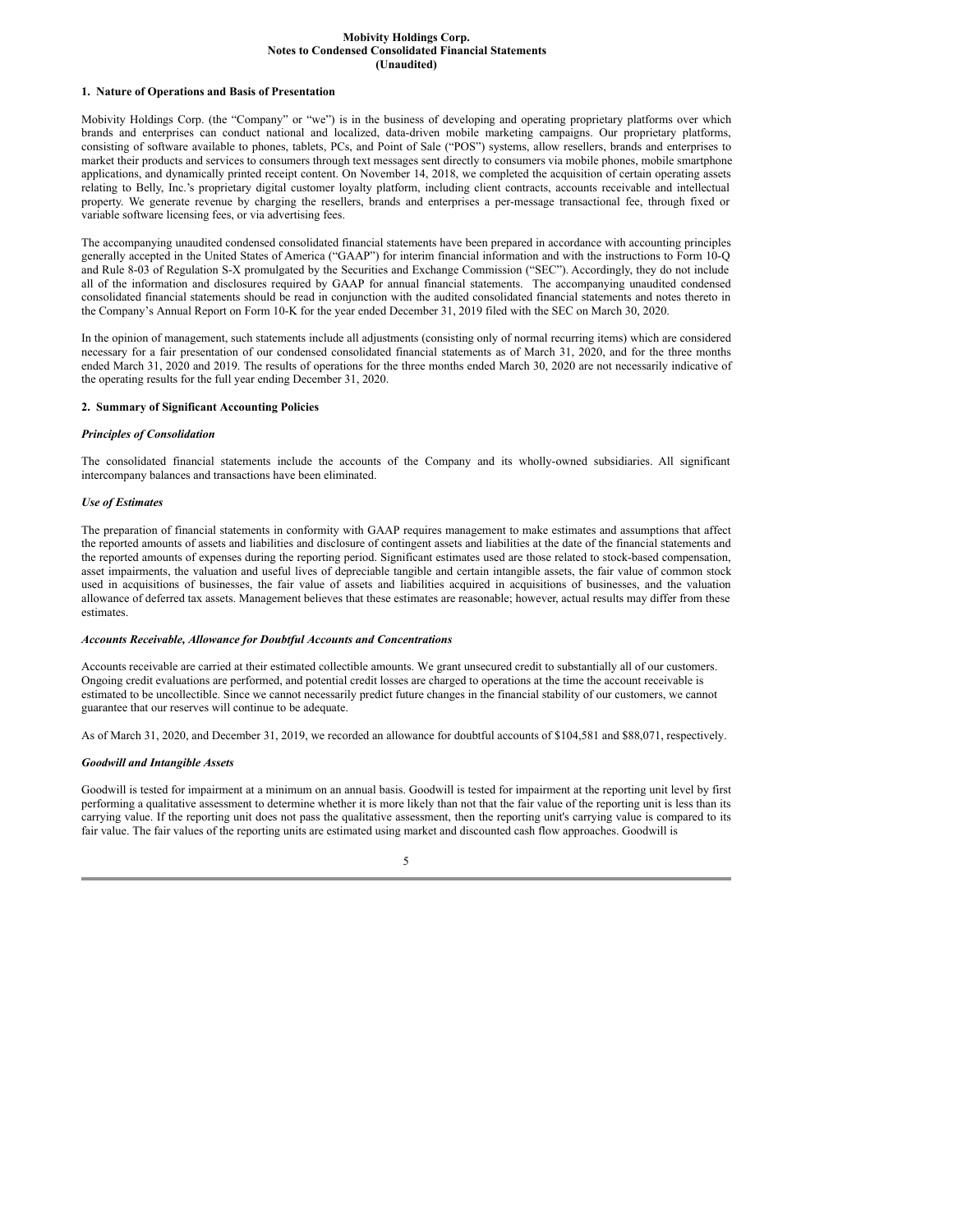considered impaired if the carrying value of the reporting unit exceeds its fair value. The discounted cash flow approach uses expected future operating results. Failure to achieve these expected results may cause a future impairment of goodwill at the reporting unit.

Intangible assets consist of patents and trademarks, purchased customer contracts, purchased customer and merchant relationships, purchased trade names, purchased technology, non-compete agreements, and software development costs. Intangible assets are amortized over the period of estimated benefit using the straight-line method and estimated useful lives ranging from one to twenty years. No significant residual value is estimated for intangible assets.

#### *Software Development Costs*

Software development costs include direct costs incurred for internally developed products and payments made to independent software developers and/or contract engineers. The Company accounts for software development costs in accordance with the FASB guidance for the costs of computer software to be sold, leased, or otherwise marketed ("ASC Subtopic 985-20"). Software development costs are capitalized once the technological feasibility of a product is established and such costs are determined to be recoverable. Technological feasibility of a product encompasses technical design documentation and integration documentation, or the completed and tested product design and working model. Software development costs are capitalized once technological feasibility of a product is established and such costs are determined to be recoverable against future revenues. Technological feasibility is evaluated on a project-by-project basis. Amounts related to software development that are not capitalized are charged immediately to the appropriate expense account. Amounts that are considered 'research and development' that are not capitalized are immediately charged to engineering, research, and development expense.

Capitalized costs for those products that are cancelled or abandoned are charged to product development expense in the period of cancellation. Commencing upon product release, capitalized software development costs are amortized to "Amortization Expense - Development" based on the straight-line method over a twenty-four month period.

The Company evaluates the future recoverability of capitalized software development costs on an annual basis. For products that have been released in prior years, the primary evaluation criterion is ongoing relations with the customer.

#### *Impairment of Long-Lived Assets*

We evaluate long-lived assets (including intangible assets) for impairment whenever events or changes in circumstances indicate that the carrying amount of a long-lived asset may not be recoverable. An asset is considered impaired if its carrying amount exceeds the undiscounted future net cash flow the asset is expected to generate.

# *Foreign Currency Translation*

The Company translates the financial statements of its foreign subsidiary from the local (functional) currency into US Dollars using the year or reporting period end or average exchange rates in accordance with the requirements of Accounting Standards Codification subtopic 830-10, *Foreign Currency Matters* ("ASC 830-10")*.* Assets and liabilities of these subsidiaries were translated at exchange rates as of the balance sheet date. Revenues and expenses are translated at average rates in effect for the periods presented. The cumulative translation adjustment is included in the accumulated other comprehensive gain (loss) within shareholders' equity. Foreign currency transaction gains and losses arising from exchange rate fluctuations on transactions denominated in a currency other than the functional currency are included in the unaudited Condensed Consolidated Statements of Income and Comprehensive Income.

#### *Revenue Recognition and Concentrations*

Our Recurrency platform is a hosted solution. We generate revenue from licensing our software to clients in our software as a service model, per-message and per-minute transactional fees, and customized professional services. We recognize license/subscription fees over the period of the contract, service fees as the services are performed, and per-message or per-minute transaction revenue when the transaction takes place. Under Topic 606, revenue is recognized when control of the promised goods or services is transferred to our customers, in an amount that reflects the consideration we expect to be entitled to in exchange for those goods or services. We consider authoritative guidance on multiple deliverables in determining whether each deliverable represents a separate unit of accounting. Some customers are billed on a month-to-month basis with no contractual term and are collected by credit card. Revenue is recognized at the time that the services are rendered, and the selling price is fixed with a set range of plans. Cash received in advance of the performance of services is recorded as deferred revenue.

Accounting Standards Update ("ASU ") No. 2014-09, Revenue from Contracts with Customers (Accounting Standards Codification 606 ("ASC 606"), is a comprehensive revenue recognition standard that superseded nearly all existing revenue recognition guidance. The Company adopted this standard effective January 1, 2018, applying the modified retrospective method. Upon adoption, the Company discontinued revenue deferral under the sell-through model and commenced recording revenue upon delivery to distributors, net of estimated returns. Generally, the new standard results in earlier recognition of revenues.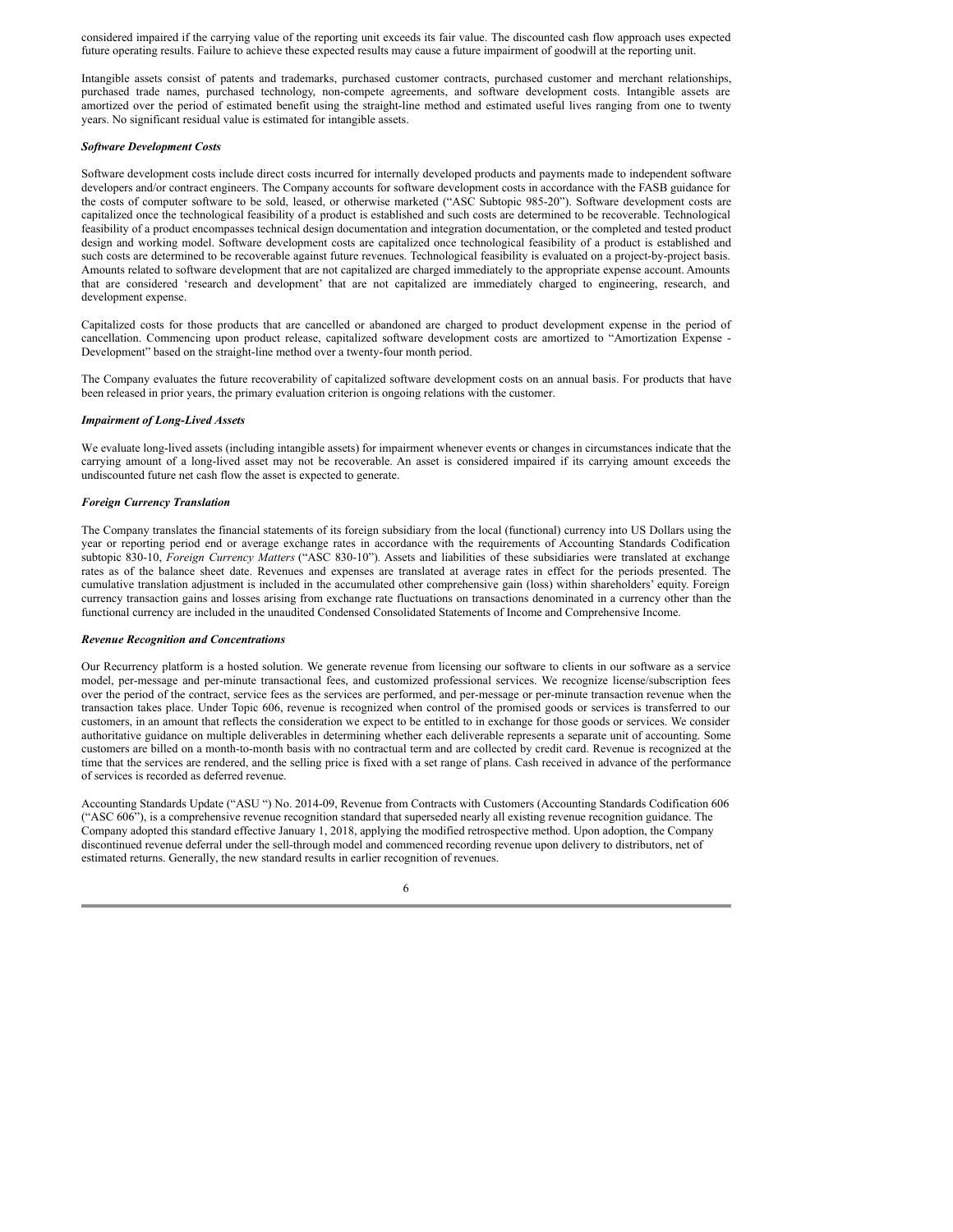We determine revenue recognition under ASC 606 through the following steps:

- $\circled{}$  identification of the contract, or contracts, with a customer;
- $\circledcirc$  identification of the performance obligations in the contract;
- $\circledcirc$  identification of the transaction price;
- allocation of the transaction price to the performance obligations in the contract; and ·
- recognition of revenue when, or as, we satisfy a performance obligation. ·

During the three months ended March 31, 2020 and 2019, two customers accounted for 81% and 78% of our revenues, respectively.

#### *Comprehensive Income (Loss)*

Comprehensive income (loss) is defined as the change in equity during a period from transactions and other events and circumstances from non-owner sources. We are required to record all components of comprehensive income (loss) in the consolidated financial statements in the period in which they are recognized. Net income (loss) and other comprehensive income (loss), including foreign currency translation adjustments and unrealized gains and losses on investments, are reported, net of their related tax effect, to arrive at comprehensive income (loss). For the three months ended March 31, 2020 and 2019, the comprehensive loss was \$1,028,860 and \$1,850,096, respectively.

#### *Net Loss Per Common Share*

Basic net loss per share excludes any dilutive effects of options, shares subject to repurchase and warrants. Diluted net loss per share includes the impact of potentially dilutive securities. During the three months ended March 31, 2020 and 2019, we had securities outstanding which could potentially dilute basic earnings per share in the future but were excluded from the computation of diluted net loss per share, as their effect would have been anti-dilutive.

#### *Reclassifications*

Certain amounts from prior periods have been reclassified to conform to the current period presentation.

#### *Recent Accounting Pronouncements*

Accounting standards promulgated by the FASB are subject to change. Changes in such standards may have an impact on the Company's future financial statements. The following are a summary of recent accounting developments.

In February 2016, the Financial Accounting Standards Board ("FASB") issued Accounting Standards Update ("ASU") 2016- 02, "Leases (Topic 842)". Under this guidance, an entity is required to recognize right-of-use assets and lease liabilities on its balance sheet and disclose key information about leasing arrangements. This guidance offers specific accounting guidance for a lessee, a lessor and sale and leaseback transactions. Lessees and lessors are required to disclose qualitative and quantitative information about leasing arrangements to enable a user of the financial statements to assess the amount, timing and uncertainty of cash flows arising from leases. This guidance is effective for annual reporting periods beginning after December 15, 2018, including interim periods within that reporting period, and requires a modified retrospective adoption, with early adoption permitted. The Company adopted this standard as of January 1, 2019.

In January 2017, the FASB issued ASU 2017-04, Simplifying the Test for Goodwill Impairment, which removes the second step of the two-step goodwill impairment test. Under ASU 2017-04, an entity will apply a one-step quantitative test and record the amount of goodwill impairment as the excess of a reporting unit's carrying amount over its fair value, not to exceed the total amount of goodwill allocated to the reporting unit. ASU 2017-04 does not amend the optional qualitative assessment of goodwill impairment. Additionally, an entity should consider income tax effects from any tax-deductible goodwill on the carrying amount of the reporting unit when measuring the goodwill impairment loss, if applicable. ASU 2017-04 is effective for annual or any interim goodwill impairment tests in fiscal years beginning after December 15, 2019; early adoption is permitted for interim or annual goodwill impairment tests performed on testing dates after January 1, 2017. The Company adopted this standard as of January 1, 2020.

## **3. Goodwill and Purchased Intangibles**

# Goodwill

The carrying value of goodwill at March 31, 2020 and December 31, 2019 was \$496,352.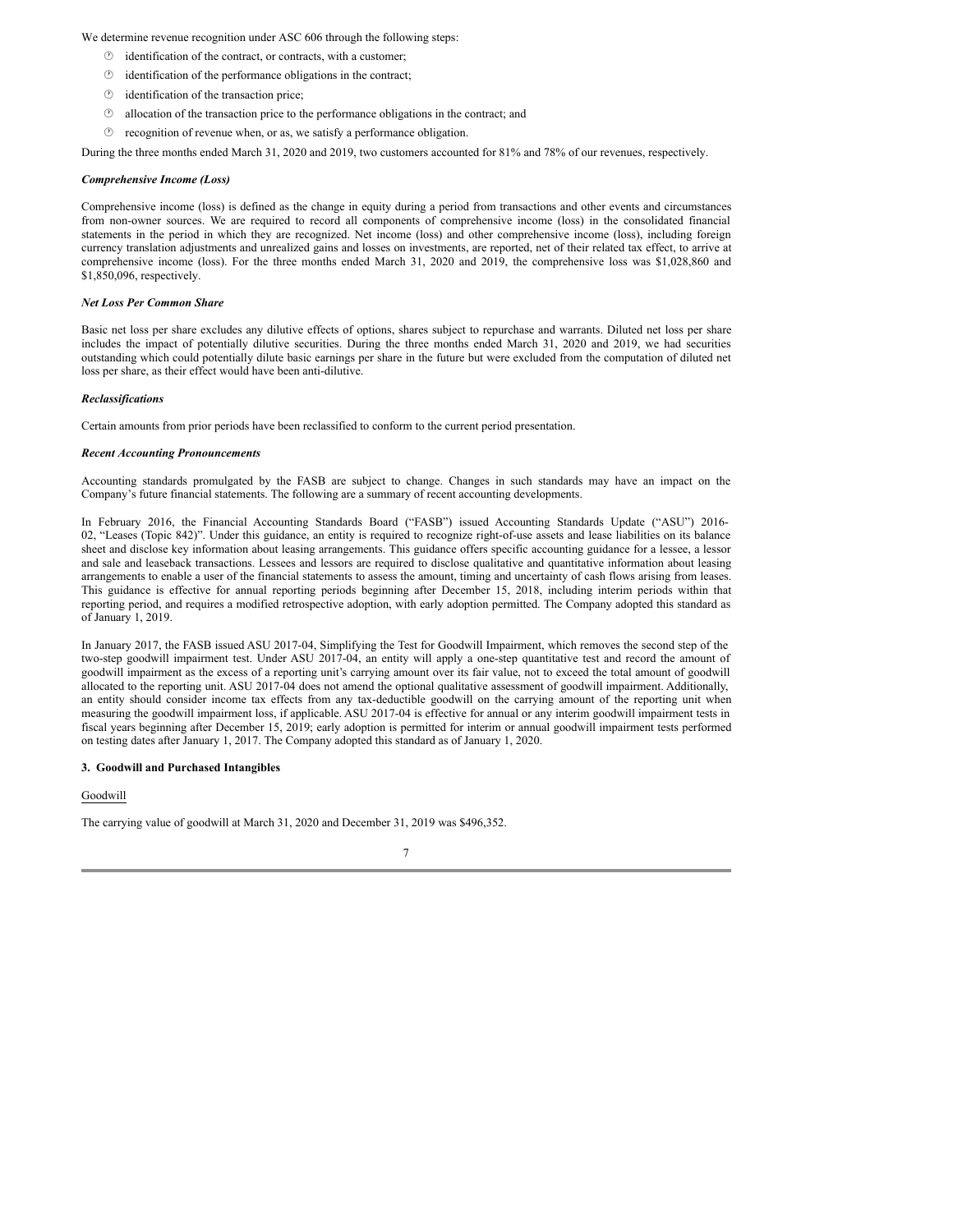The following table presents details of our purchased intangible assets as of March 31, 2020 and December 31, 2019:

#### Intangible assets

|                                     | <b>Balance at</b><br>December 31.<br>2019 |    | <b>Additions</b> | Impairments |   | Amortization |    | <b>Fx and Other</b> | <b>Balance</b> at<br>March 31,<br>2020 |
|-------------------------------------|-------------------------------------------|----|------------------|-------------|---|--------------|----|---------------------|----------------------------------------|
| Patents and trademarks              | 69,853                                    | \$ | ۰                |             | ۰ | (3,104)      | \$ | (56)                | 66,693                                 |
| Customer and merchant relationships | 739,236                                   |    |                  |             | ۰ | (24,213)     |    | ۰                   | 715,023                                |
| Trade name                          | 50,732                                    |    |                  |             | ۰ | (2,320)      |    | (5)                 | 48,407                                 |
| Acquired technology                 | 144,792                                   |    |                  |             |   | (4,075)      |    | ۰                   | 140,717                                |
| Non-compete agreements              | 60,931                                    |    | -                |             |   | (3,965)      |    |                     | 56,966                                 |
|                                     | 1.065.544                                 | S  | $\sim$           |             |   | (37,677)     | S  | (61)                | 1.027.806                              |

The intangible assets are being amortized on a straight-line basis over their estimated useful lives of one to twenty years.

Amortization expense for intangible assets was \$37,677 and \$37,769 for the three months ended March 31, 2020 and 2019, respectively.

The estimated future amortization expense of our intangible assets as of March 31, 2020 is as follows:

| Year ending December 31, |   | Amount    |
|--------------------------|---|-----------|
| 2020                     | S | 113,030   |
| 2021                     |   | 148,014   |
| 2022                     |   | 147,868   |
| 2023                     |   | 145,360   |
| 2024                     |   | 108,764   |
| Thereafter               |   | 364,770   |
| Total                    |   | 1,027,806 |

# **4. Software Development Costs**

The Company has capitalized certain costs for software developed or obtained for internal use during the application development stage as it relates to specific contracts. The amounts capitalized include external direct costs of services used in developing internal-use software and for payroll and payroll-related costs of employees directly associated with the development activities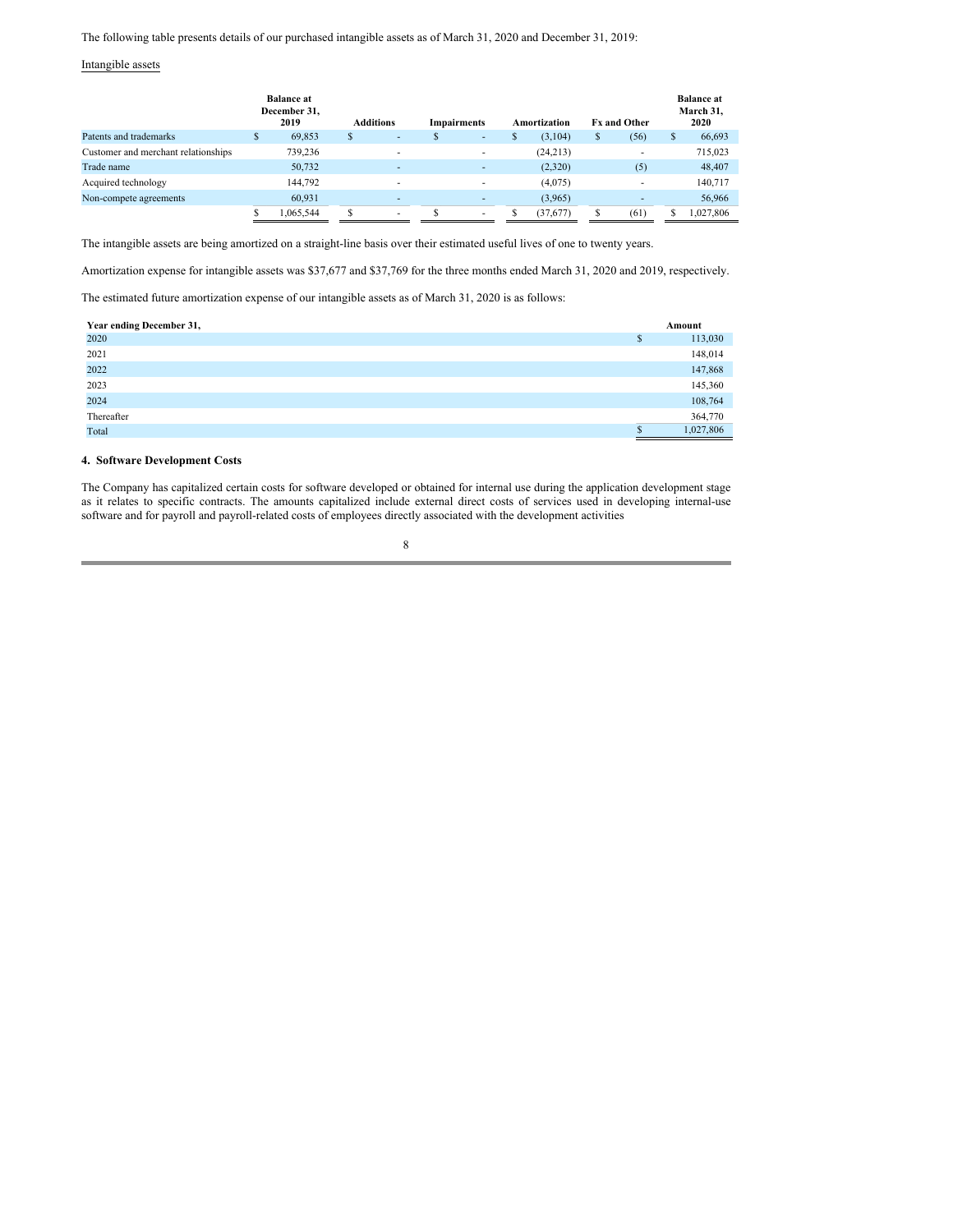The following table presents details of our software development costs as of March 31, 2020 and December 31, 2019:

|                            | <b>Balance</b> at<br>December 31,<br>2019 | Additions<br>Amortization |        |  |           |    | <b>Balance</b> at<br>March 31,<br>2020 |
|----------------------------|-------------------------------------------|---------------------------|--------|--|-----------|----|----------------------------------------|
| Software Development Costs | 696,667                                   |                           | 15.592 |  | (130.212) | J. | 582,047                                |
|                            | 696,667                                   |                           | 15.592 |  | (130.212) | Φ  | 582,047                                |

Software development costs are being amortized on a straight-line basis over their estimated useful life of two years.

Amortization expense for software development costs was \$130,212 and \$111,399 for the three months ended March 31, 2020 and 2019, respectively.

The estimated future amortization expense of software development costs as of March 31, 2020 is as follows:

# **Year ending December 31, Amount**

| Tem enuing becember 51, |    | $\sqrt{2}$               |
|-------------------------|----|--------------------------|
| 2020                    | Jэ | 354,826                  |
| 2021                    |    | 224,892                  |
| 2022                    |    | 2,329                    |
| 2023                    |    | ۰                        |
| 2024                    |    | $\overline{\phantom{0}}$ |
| Thereafter              |    | ۰                        |
| Total                   |    | 582,047                  |
|                         |    |                          |

# **5. Operating Lease Assets**

*Adoption of Accounting Standards Codification ("ASC") Topic 842, "Leases."* The Company adopted Topic 842 on January 1, 2019, using the modified retrospective method and the optional transition method to record the adoption impact through a cumulative adjustment to equity. Results for reporting periods beginning after January 1, 2019, are presented under Topic 842, while prior periods are not adjusted and continue to be reported under the accounting standards in effect for those periods.

The following are additional details related to leases recorded on our balance sheet as of March 31, 2020:

| Leases                         | Classification                         |              | <b>Balance</b> at<br>March 31,<br>2020 |
|--------------------------------|----------------------------------------|--------------|----------------------------------------|
|                                |                                        |              |                                        |
| Assets                         |                                        |              |                                        |
| Current                        |                                        |              |                                        |
| Operating lease assets         | Operating lease assets                 | \$           | 178,015                                |
| Noncurrent                     |                                        |              |                                        |
| Operating lease assets         | Noncurrent operating lease assets      | \$           | 33,069                                 |
| <b>Total lease assets</b>      |                                        |              | 211,084                                |
|                                |                                        |              |                                        |
| <b>Liabilities</b>             |                                        |              |                                        |
| Current                        |                                        |              |                                        |
| Operating lease liabilities    | Operating lease liabilities            | $\mathbb{S}$ | 205,042                                |
| Noncurrent                     |                                        |              |                                        |
| Operating lease liabilities    | Noncurrent operating lease liabilities | \$           | 37,244                                 |
| <b>Total lease liabilities</b> |                                        | ¢            | 242,286                                |
|                                |                                        |              |                                        |
|                                | 9                                      |              |                                        |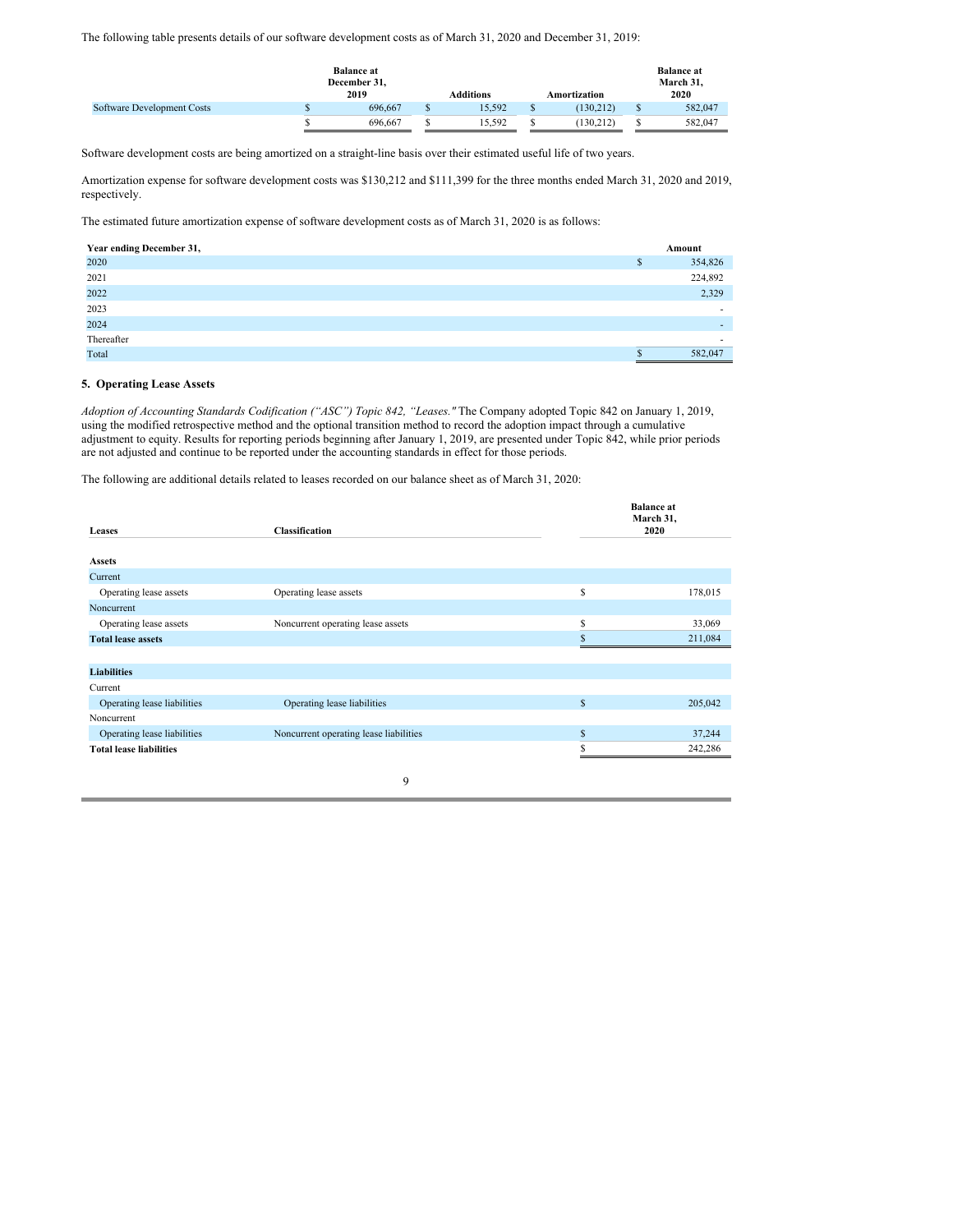The maturity analysis below summarizes the remaining future undiscounted cash flows for our operating leases, a reconciliation to operating lease liabilities reported on the Condensed Consolidated Balance Sheet, our weighted-average remaining lease term and weighted average discount rate:

| Year ending December 31,    |   | Amount    |
|-----------------------------|---|-----------|
| 2020                        | S | 204,729   |
| 2021                        |   | 35,748    |
| 2022                        |   | 11,916    |
| 2023                        |   |           |
| 2024                        |   | -         |
| Thereafter                  |   | ۰         |
| Total future lease payments |   | 252,393   |
| Less: imputed interest      |   | (10, 107) |
| <b>Total</b>                |   | 242,286   |
|                             |   |           |

#### **Weighted Average Remaining Lease Term (years)**

| Operating leases                      |      |
|---------------------------------------|------|
|                                       |      |
| <b>Weighted Average Discount Rate</b> |      |
| Operating leases                      | 75 % |

#### **6. Notes Payable and Interest Expense**

The following table presents details of our notes payable as of March 31, 2020 and December 31, 2019:

| Facility                               | Maturity         | <b>Interest Rate</b> |               | <b>Balance at</b><br>March 31.<br>2020 |   | <b>Balance at</b><br>December 31.<br>2019 |
|----------------------------------------|------------------|----------------------|---------------|----------------------------------------|---|-------------------------------------------|
| <b>BDC</b> Term Loan                   | October 15, 2021 | 25%                  | <sup>\$</sup> | 205,330                                | S | 224,307                                   |
| <b>ACOA</b> Note                       | May 1, 2023      | ۰                    |               | 107,179                                |   | 117,131                                   |
| Wintrust Bank                          | November 1, 2021 | Prime $+1.5\%$       |               | 666,667                                |   | 766,667                                   |
| <b>Related Party Note</b>              | various          | 15%                  |               | 1,343,297                              |   | 1,140,700                                 |
| <b>Total Debt</b>                      |                  |                      |               | 2,322,473                              |   | 2,248,805                                 |
| Less current portion                   |                  |                      |               | (683,706)                              |   | (681,276)                                 |
| Long-term debt, net of current portion |                  |                      |               | 1,638,767                              |   | 1,567,529                                 |

### *BDC Term Loan*

On January 8, 2016, Livelenz, a wholly-owned subsidiary of the Company ("Livelenz"), entered into an amendment of their original loan agreement dated August 26, 2011 with the Business Development Bank of Canada ("BDC"). Under this agreement the loan will mature, and the commitments will terminate on September 15, 2019.

On July 26, 2019, Livelenz, entered into an amendment of their original loan agreement dated August 26, 2011 with the Business Development Bank of Canada ("BDC"). Under this agreement the loan will mature, and the commitments will terminate on October 15, 2021. In accordance with the amendment, the Company will commence monthly payments beginning on August 15, 2019 of principal in the amount of \$8,500 in addition to the monthly payment of accrued interest. These payments will increase to \$10,000 on November 15, 2019, \$12,000 on May 15, 2020, \$14,000 on November 15, 2020 and \$16,000 on May 15, 2021 in addition to the monthly interest.

#### *ACOA Note*

On November 6, 2017, Livelenz (a wholly-owned subsidiary of the Company), entered into an amendment of the original agreement dated December 2, 2014 with the Atlantic Canada Opportunities Agency ("ACOA"). Under this agreement the note will mature, and the commitments will terminate on May 1, 2023. The monthly principal payment amount of \$3,000 increased to \$3,500 beginning on November 1, 2019, \$4,000 on November 1, 2020, \$4,500 on November 1, 2021 and \$2,215 during the remaining term of the agreement.

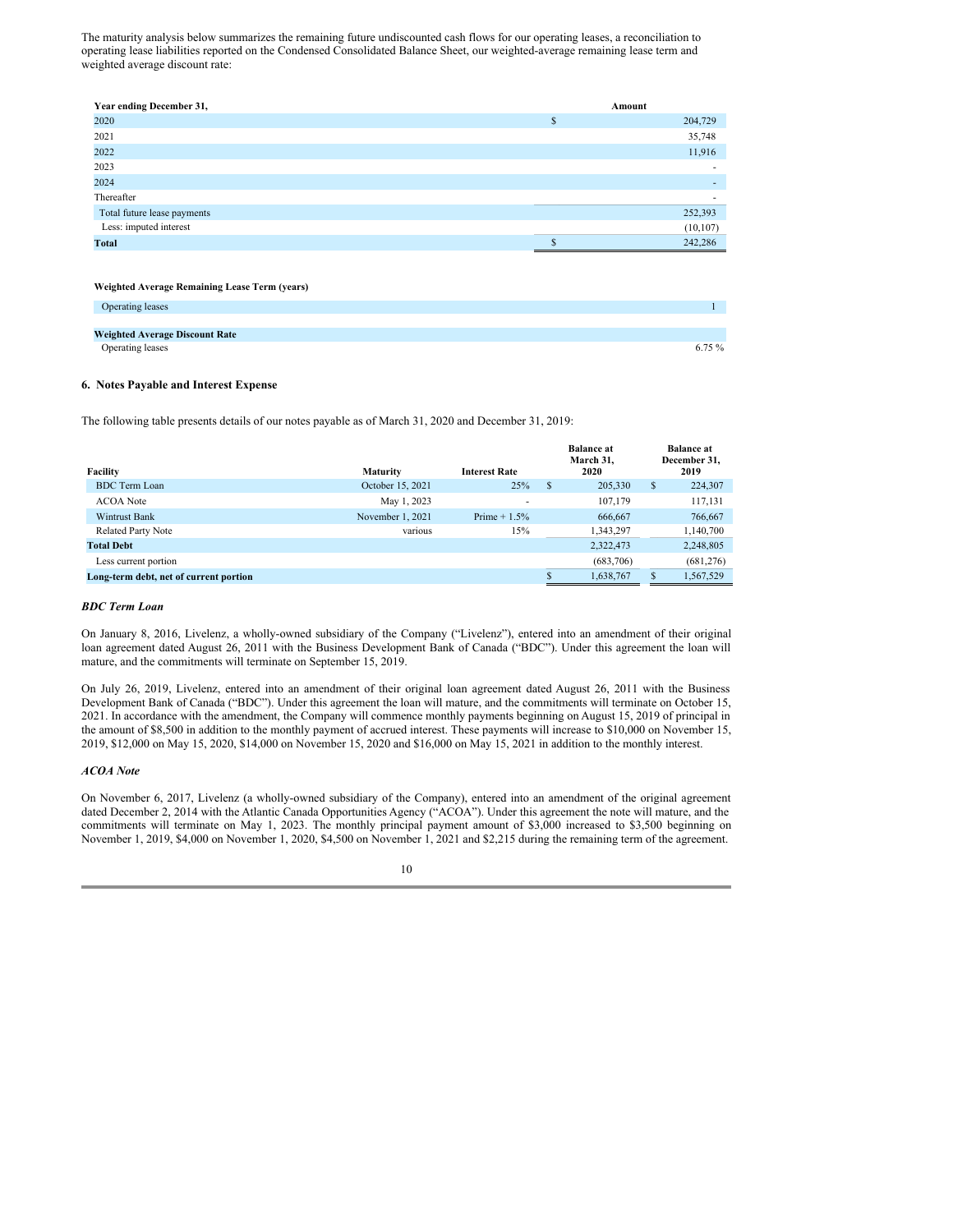# *Wintrust Loan*

On November 14, 2018, the Company entered into a Loan and Security Agreement with Wintrust Bank. The Loan and Security Agreement provides for a single-term loan to us in the original principal amount of \$1,000,000. Interest accrues on the unpaid principal amount at the rate of prime plus 1.5%. The loan is a three-year loan and is interest-only payable for the first six months of the loan. Commencing on May 1, 2019, the Company will commence monthly payments of principal in the amount of \$33,333 in addition to the monthly payment of accrued interest. The loan is secured by all of our assets other than our intellectual property. We used the proceeds of the loan to re-finance a loan in the principal amount of \$1,000,000 we assumed as part of the acquisition of the Belly assets.

On April 7, 2020, the Company entered into an amendment of their original loan agreement dated November 14, 2018 with Wintrust Bank. Under this agreement the covenant calculation was amended to include certain non-cash items to be included in the available amounts for the fixed charge coverage ratio.

## *Related Party Notes*

During February 2018, we conducted a private placement of Unsecured Promissory Notes (individually, a "*Note*" and collectively, the "*Notes*") in the aggregate principal amount of \$1,080,000 to certain investors, officers and directors of the Company. Each Note bears interest on the unpaid balance at the rate of fifteen percent (15%) per annum and the principal and accrued interest is due and payable no later than December 1, 2020. We may prepay any of the Notes without notice, subject to a two percent (2%) pre-payment penalty. The Note offer was conducted by our management and there were no commissions paid by us in connection with the solicitation.

During the year ended December 31, 2019 we issued unsecured notes in the principle aggregate amount of \$3,500,000, which become due two years after the date of issuance. These notes bear interest on the unpaid balance at the rate of fifteen percent (15%) per annum. The Company may prepay any of the Notes without notice, subject to a two percent (2%) pre-payment penalty.

On July 2, 2019, a total of \$2,500,000 of principal under the above-mentioned notes and the accrued interest of \$82,916 was converted into equity and we recorded a loss on conversion of debt of \$232,462 for the year ended December 31, 2019.

On February 26, 2020, we issued an unsecured note in the principle aggregate amount of \$200,000, which becomes due two years after the date of issuance. This note bears interest on the unpaid balance at the rate of fifteen percent (15%) per annum. The Company may prepay this note without notice, subject to a two percent  $(2%)$  pre-payment penalty.

As of March 31, 2020, we have unpaid reimbursable expenses to an officer of the company in the amount of \$63,296.

As of March 31, 2020, we have a principal balance of \$1,280,000 and accrued interest of \$79,075 outstanding.

#### *Interest Expense*

Interest expense was \$77,189 and \$41,905 during the three months ended March 31, 2020 and 2019, respectively.

#### **7. Stockholders' Equity**

*Common Stock*

2019

In July 2019, the Company commenced a private placement of its common stock units, with each unit consisting of one share of our common stock and a warrant to purchase to one-half share of our common stock at an exercise price of \$1.25 per share at an offering price of \$1.00 per unit. The Company sold 2,800,000 units of its common stock for gross proceeds of \$2,800,000. In addition, the Company issued 2,582,916 units of its common stock associated with the conversion of \$2,500,000 of principal, \$82,916 of accrued interest, and a loss on conversion of \$232,462 (See Note 6).

# 2020

On March 2, 2020, the Company issued 234,500 shares of common stock in exchange for cash in conjunction with a warrant exercise. The shares were exercised at the strike price of \$1.00 per share.

As of March 31, 2020 and December 31, 2019 we had an equity payable balance of \$100,862.

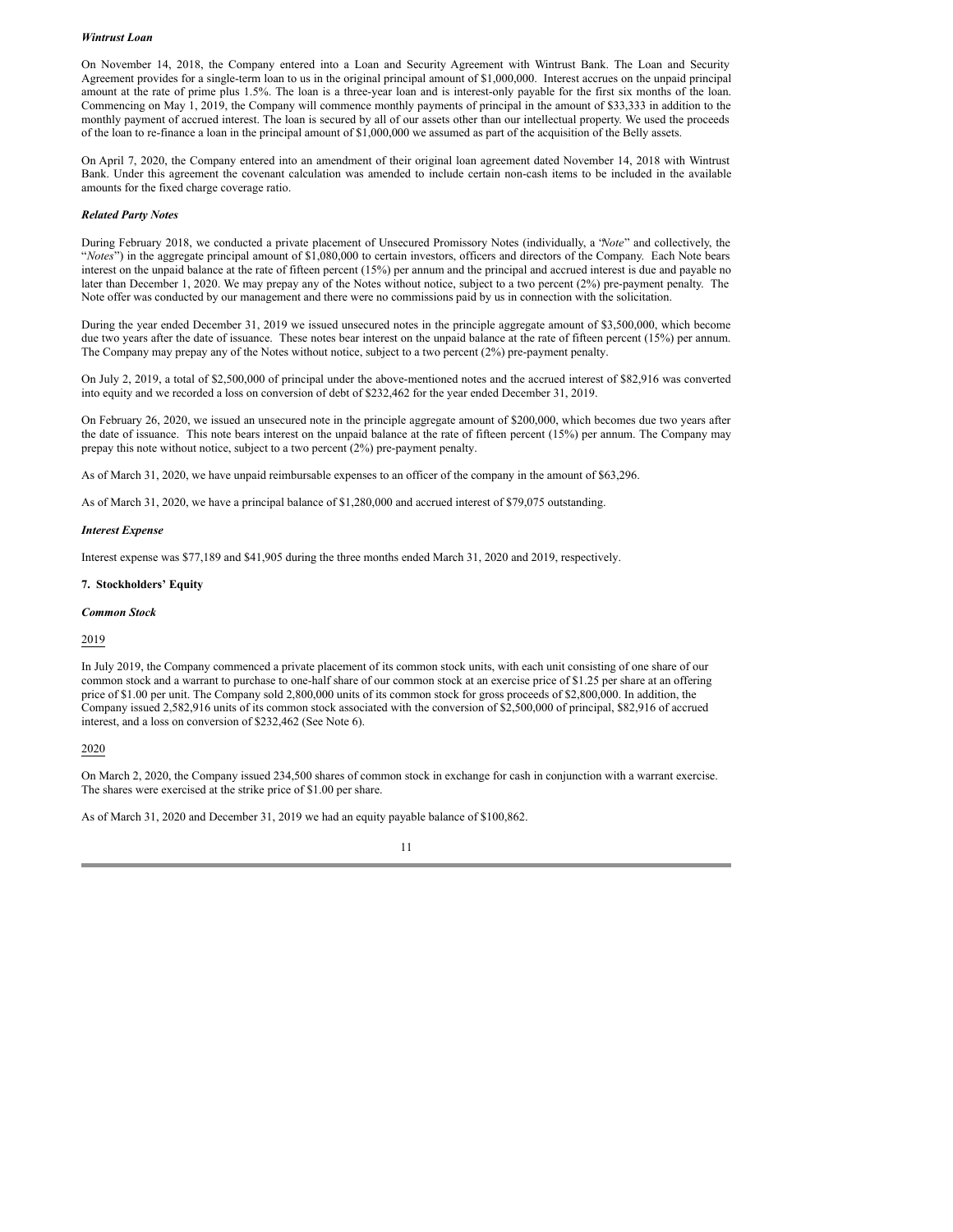#### *Stock-based Plans*

## Stock Option Activity

The following table summarizes stock option activity for the year ended December 31, 2019 and for the three months ended March 31 2020:

**Options**

|                                  | <b>Options</b> |
|----------------------------------|----------------|
| Outstanding at December 31, 2018 | 4,987,426      |
| Granted                          | 2,592,500      |
| Exercised                        |                |
| Forfeit/canceled                 | (923, 389)     |
| Expired                          | (874, 653)     |
| Outstanding at December 31, 2019 | 5,781,884      |
| Granted                          | 15,000         |
| Exercised                        |                |
| Forfeit/canceled                 | (28, 447)      |
| Expired                          | (131, 667)     |
| Outstanding at March 31, 2020    | 5,636,770      |
|                                  |                |

The weighted average exercise price of stock options granted during the period was \$0.65 and the related weighted average grant date fair value was \$0.43 per share.

# 2019

On January 7, 2019, the Company granted one employee a total of 10,000 options to purchase shares of the Company common stock at the closing price as of January 7, 2019 of \$1.17 per share. The Option Shares will vest ratably over forty-eight (48) months and are exercisable until January 7, 2029. The total estimated value using the Black-Scholes Model, based on a volatility rate of 90.82% and an option fair value of \$.88 was \$8,821.

On January 21, 2019, the Company granted one employee a total of 15,000 options to purchase shares of the Company common stock at the closing price as of January 21, 2019 of \$1.17 per share. The Option Shares will vest ratably over forty-eight (48) months and are exercisable until January 21, 2029. The total estimated value using the Black-Scholes Model, based on a volatility rate of 90.75% and an option fair value of \$.88 was \$13,239.

On February 12, 2019, the Company granted one employee a total of 150,000 options to purchase shares of the Company common stock at the closing price as of February 12, 2019 of \$1.00 per share. The Option Shares will vest ratably over forty-eight (48) months and are exercisable until February 12, 2029. The total estimated value using the Black-Scholes Model, based on a volatility rate of 90.79% and an option fair value of \$.75 was \$113,046.

On February 18, 2019, the Company granted one employee a total of 15,000 options to purchase shares of the Company common stock at the closing price as of February 18, 2019 of \$1.05 per share. The Option Shares will vest ratably over forty-eight (48) months and are exercisable until February 18, 2029. The total estimated value using the Black-Scholes Model, based on a volatility rate of 90.88% and an option fair value of \$.84 was \$12,537.

On February 25, 2019, the Company granted one employee a total of 50,000 options to purchase shares of the Company common stock at the closing price as of February 25, 2019 of \$1.00 per share. The Option Shares will vest ratably over forty-eight (48) months and are exercisable until February 25, 2029. The total estimated value using the Black-Scholes Model, based on a volatility rate of 90.88% and an option fair value of \$.75 was \$37,697.

On March 11, 2019, the Company granted one employee a total of 50,000 options to purchase shares of the Company common stock at the closing price as of March 11, 2019 of \$1.00 per share. The Option Shares will vest ratably over forty-eight (48) months and are exercisable until March 11, 2029. The total estimated value using the Black-Scholes Model, based on a volatility rate of 90.90% and an option fair value of \$.75 was \$37,688.

On May 17, 2019, the Company granted three employees a total of 1,775,000 options to purchase shares of the Company common stock at the closing price as of May 17, 2019 of \$1.04 per share. The Option Shares will vest ratably over forty-eight (48) months and are

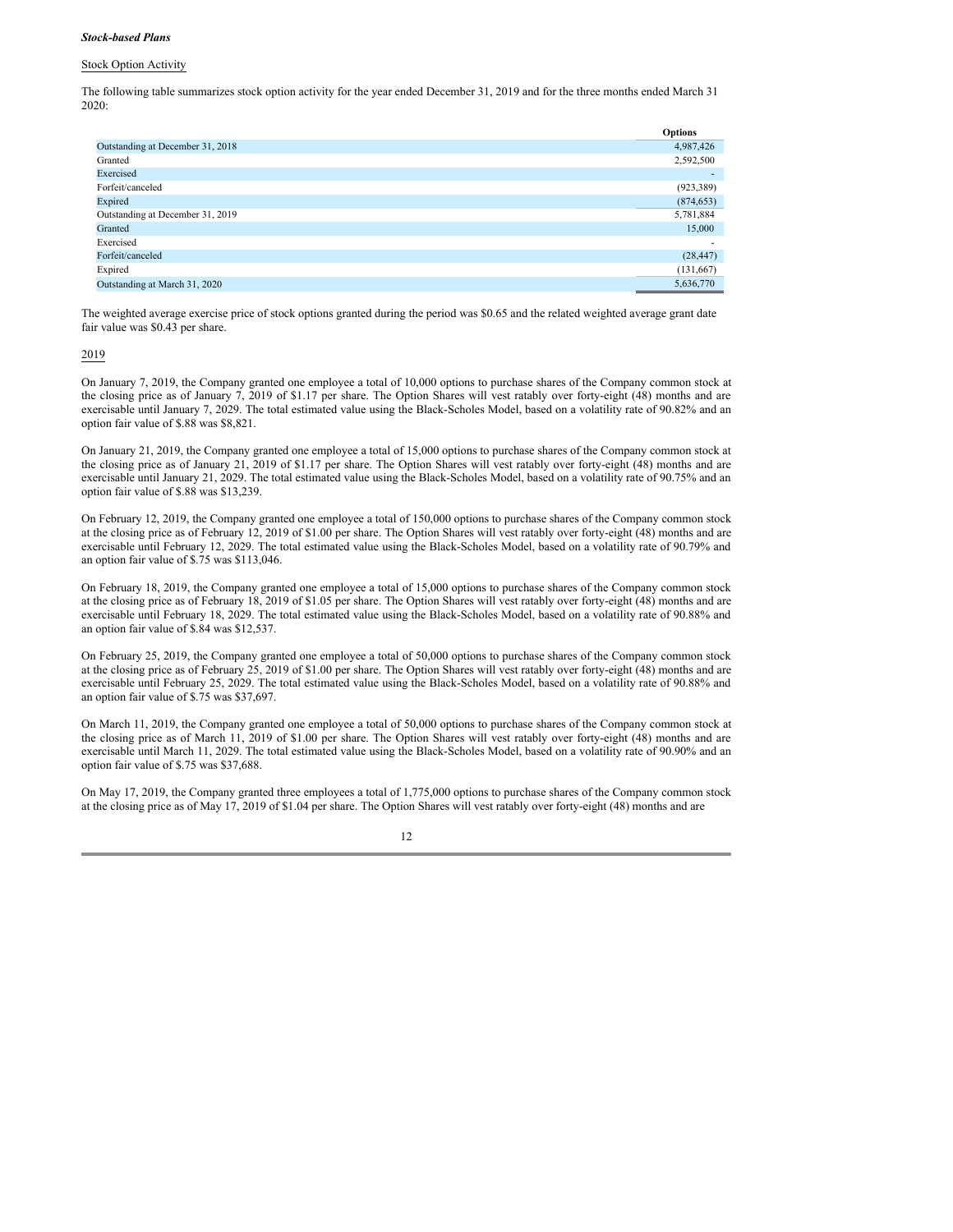exercisable until May 17, 2029. The total estimated value using the Black-Scholes Model, based on a volatility rate of 80.17% and an option fair value of \$.72 was \$1,283,178.

On August 21, 2019, the Company granted four employees a total of 140,000 options to purchase shares of the Company common stock at the closing price as of August 21, 2019 of \$0.95 per share. The Option Shares will vest 25% on the first anniversary of the grant, then equally in 36 monthly installments thereafter and are exercisable until August 21, 2029. The total estimated value using the Black-Scholes Model, based on a volatility rate of 80.17% and an option fair value of \$.65 was \$91,537.

On October 21, 2019, the Company granted one employee 150,000 options to purchase shares of the Company common stock at the closing price as of October 21, 2019 of \$0.98 per share. The Option Shares will vest 25% on the first anniversary of the grant, then equally in 36 monthly installments thereafter and are exercisable until October 21, 2029. The total estimated value using the Black-Scholes Model, based on a volatility rate of 74.18% and an option fair value of \$.64 was \$96,165.

On November 19, 2019, the Company granted twelve employees a total of 237,500 options to purchase shares of the Company common stock at the closing price as of November 19, 2019 of \$0.88 per share. The Option Shares will vest 25% on the first anniversary of the grant, then equally in 36 monthly installments thereafter and are exercisable until November 19, 2029. The total estimated value using the Black-Scholes Model, based on a volatility rate of 78.70% and an option fair value of \$.60 was \$142,409.

# 2020

On March 24, 2020, the Company granted one employee a total of 15,000 options to purchase shares of the Company common stock at the closing price as of March 24, 2020 of \$0.65 per share. The Option Shares will vest 25% on the first anniversary of the grant, then equally in 36 monthly installments thereafter and are exercisable until March 24, 2030. The total estimated value using the Black-Scholes Model, based on a volatility rate of 77.56% and an option fair value of \$.43 was \$6,472.

#### Stock-Based Compensation Expense from Stock Options and Warrants

The impact on our results of operations of recording stock-based compensation expense for the three months ended March 31, 2020 and 2019 were as follows:

|                                        |   | <b>Three Months Ended</b> |  |         |  |  |  |
|----------------------------------------|---|---------------------------|--|---------|--|--|--|
|                                        |   | March 31,                 |  |         |  |  |  |
|                                        |   | 2019                      |  |         |  |  |  |
| General and administrative             | S | 78,549                    |  | 54,232  |  |  |  |
| Sales and marketing                    |   | 13,677                    |  | 39,914  |  |  |  |
| Engineering, research, and development |   | 41.987                    |  | 21,602  |  |  |  |
|                                        |   | 134.213                   |  | 115,748 |  |  |  |

#### Valuation Assumptions

The fair value of each stock option award was calculated on the date of grant using the Black-Scholes option pricing model. The following weighted average assumptions were used for the three months ended March 31, 2020 and 2019.

|                         |       | <b>Three Months Ended</b> |       |               |  |  |  |
|-------------------------|-------|---------------------------|-------|---------------|--|--|--|
|                         |       | March 31,                 |       |               |  |  |  |
|                         | 2020  |                           | 2019  |               |  |  |  |
| Risk-free interest rate | 0.58  | $\frac{0}{0}$             | 2.53  | $\frac{0}{0}$ |  |  |  |
| Expected life (years)   | 6.00  |                           | 6.00  |               |  |  |  |
| Expected dividend yield | ۰     | $\frac{0}{0}$             | ٠     | $\frac{0}{0}$ |  |  |  |
| Expected volatility     | 77.57 | $\frac{0}{0}$             | 90.83 | $\frac{0}{0}$ |  |  |  |

The risk-free interest rate assumption is based upon published interest rates appropriate for the expected life of our employee stock options.

The expected life of the stock options represents the weighted-average period that the stock options are expected to remain outstanding and was determined based on historical experience of similar awards, giving consideration to the contractual terms of the stock-based awards, vesting schedules and expectations of future employee behavior as influenced by changes to the terms of its stock-based awards.

The dividend yield assumption is based on our history of not paying dividends and no future expectations of dividend payouts.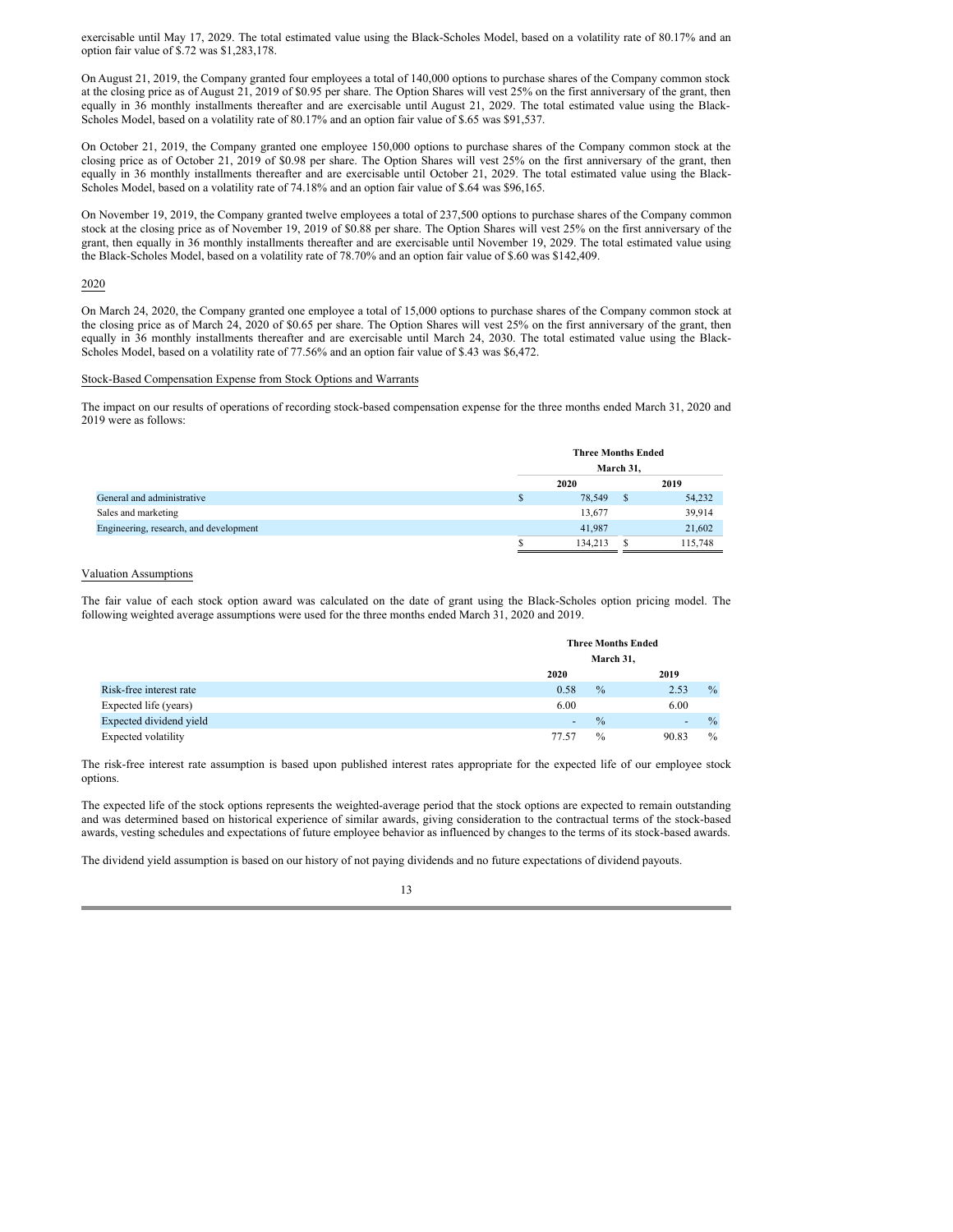The expected volatility in 2020 and 2019 is based on the historical publicly traded price of our common stock.

#### *Restricted stock units*

The following table summarizes restricted stock unit activity under our stock-based plans for the year ended December 31, 2019 and for the three months ended March 31, 2020:

|                                        | <b>Shares</b> |
|----------------------------------------|---------------|
| Outstanding at December 31, 2018       | 662,800       |
| Awarded                                | 489,448       |
| Released                               |               |
| Canceled/forfeited/expired             |               |
| Outstanding at December 31, 2019       | 1,152,248     |
| Awarded                                | 100,000       |
| Released                               |               |
| Canceled/forfeited/expired             |               |
| Outstanding at March 31, 2020          | 1,252,248     |
|                                        |               |
| Expected to vest at March 31, 2020     | 1,252,248     |
| Vested at March 31, 2020               | 1,252,248     |
| Unvested at March 31, 2020             |               |
| Unrecognized expense at March 31, 2020 | S             |

# 2019

On January 1, 2019, the Company issued to four independent directors a total of 222,224 restricted stock units. These restricted stock units were issued for the \$260,000 of board compensation earned in 2018. The units were valued at \$260,000 or \$1.17 per share, based on the closing stock price on the date of grant. All units vested immediately. The shares of Common Stock associated with the Restricted Stock Unit evidenced by this Agreement will be issued to the director upon the earliest to occur of (A) a change in control of the Company, and (B) the termination of the director's service with the Company.

On March 31, 2019, the Company granted four independent directors a total of 72,224 restricted stock units. The units were valued at \$65,001 or \$0.90 per share, based on the closing stock price on the date of grant. All units vested immediately. The shares of Common Stock associated with the Restricted Stock Unit evidenced by this Agreement will be issued to the director upon the earliest to occur of (A) a change in control of the Company, and (B) the termination of the director's service with the Company.

On December 31, 2019, the Company granted four independent directors a total of 195,000 restricted stock units. The units were valued at \$195,000 or \$1.00 per share, based on the closing stock price on the date of grant. All units vested immediately. The shares of Common Stock associated with the Restricted Stock Unit evidenced by this Agreement will be issued to the director upon the earliest to occur of (A) a change in control of the Company, and (B) the termination of the director's service with the Company.

On March 24, 2020, the Company granted four independent directors a total of 100,000 restricted stock units. The units were valued at \$65,000 or \$0.65 per share, based on the closing stock price on the date of grant. All units vested immediately. The shares of Common Stock associated with the Restricted Stock Unit evidenced by this Agreement will be issued to the director upon the earliest to occur of (A) a change in control of the Company, and (B) the termination of the director's service with the Company.

## *Stock Based Compensation from Restricted Stock*

The impact on our results of operations of recording stock-based compensation expense for restricted stock units for the three months ended March 31, 2020 and 2019 was as follows:

|                            |    | <b>Three Months Ended</b> |     |        |  |
|----------------------------|----|---------------------------|-----|--------|--|
|                            |    | March 31.                 |     |        |  |
|                            |    | 2020                      |     | 2019   |  |
| General and administrative | X, | 65,000                    | . п | 65,002 |  |
|                            |    | 65,000                    |     | 65,002 |  |

As of March 31, 2020, there was no unearned restricted stock unit compensation.

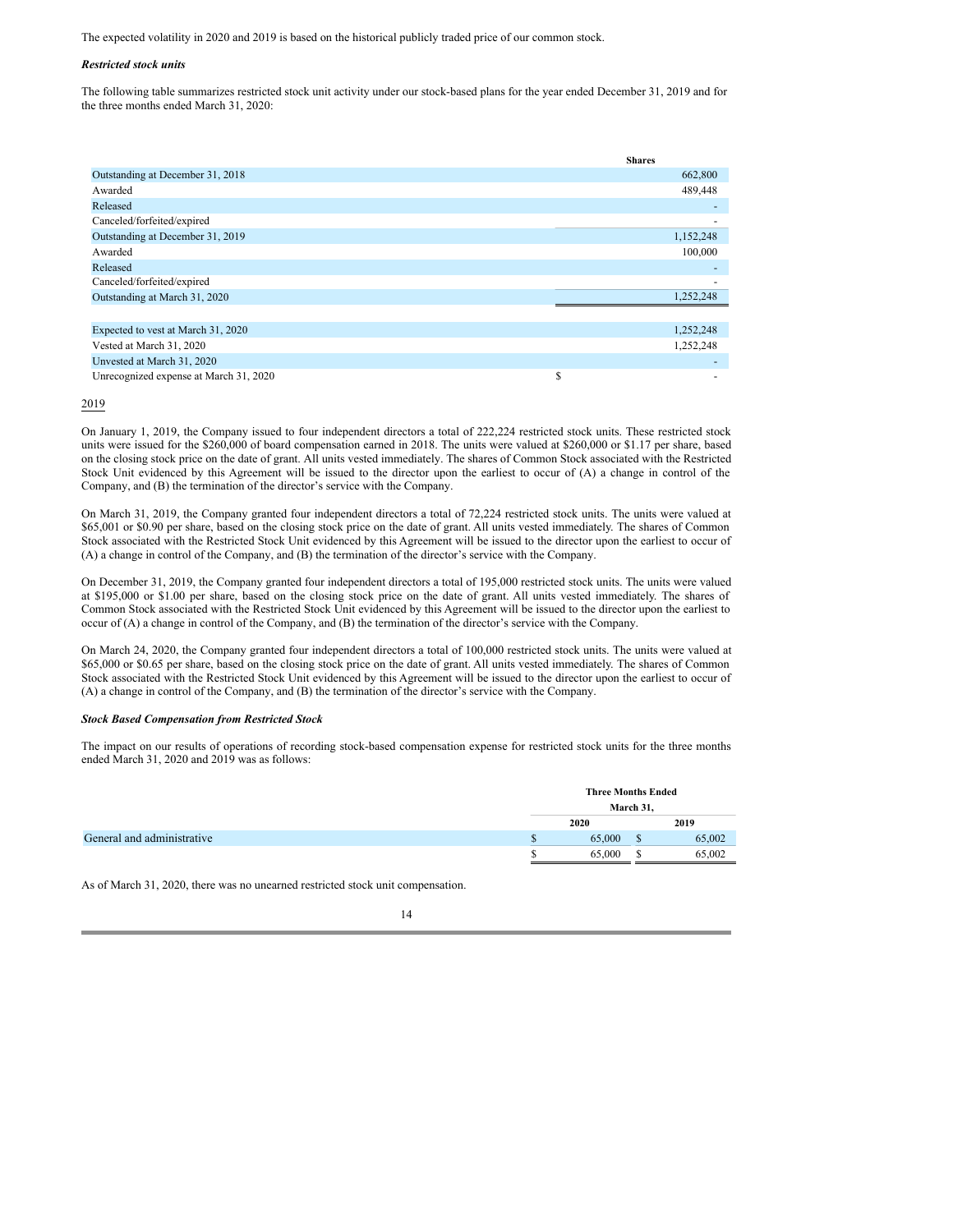#### *Warrants Issued to Investors and Placement Agents*

At March 31, 2020, we have outstanding warrants to purchase 2,691,459 at \$1.25 per share. These warrants expire in 2021.

#### **8. Fair Value Measurements**

Fair value is defined as an exit price, representing the amount that would be received to sell an asset or paid to transfer a liability in an orderly transaction between market participants. As such, fair value is a market-based measurement that should be determined based on assumptions that market participants would use in pricing an asset or liability. As a basis for considering such assumptions, the authoritative guidance establishes a three-tier value hierarchy, which prioritizes the inputs used in measuring fair value as follows: (Level 1) observable inputs such as quoted prices in active markets; (Level 2) inputs other than the quoted prices in active markets that are observable either directly or indirectly; and (Level 3) unobservable inputs in which there is little or no market data, which requires us to develop our own assumptions. This hierarchy requires companies to use observable market data, when available, and to minimize the use of unobservable inputs when determining fair value. On a recurring basis, we measure certain financial assets and liabilities at fair value.

The following table presents assets that are measured and recognized at fair value as of March 31, 2020 on a recurring and non-recurring basis:

| <b>Description</b>               | Level 1 | Level 2       | Level 3   | <b>Gains (Losses)</b> |
|----------------------------------|---------|---------------|-----------|-----------------------|
| Goodwill (non-recurring)         |         |               | 496.352   |                       |
| Intangibles, net (non-recurring) |         | $\sim$ $\sim$ | 1.609.853 |                       |

The following table presents assets that are measured and recognized at fair value as of December 31, 2019 on a recurring and nonrecurring basis:

| Description                      | Level 1 | Level 2 |  | <b>Level 3</b>   |      | <b>Gains (Losses)</b> |
|----------------------------------|---------|---------|--|------------------|------|-----------------------|
| Goodwill (non-recurring)         |         |         |  | 496.352          | - 85 |                       |
| Intangibles, net (non-recurring) |         |         |  | $-$ \$ 1.762.211 |      |                       |

## **9. Commitments and Contingencies**

#### *Litigation*

As of the date of this report, there are no pending legal proceedings to which we or our properties are subject, except for routine litigation incurred in the normal course of business.

#### *Operating Lease*

As described in Note 5, the Company has a lease agreement for 10,395 square feet, for its office facilities in Chandler, AZ through December 2020. Monthly rental payments, including common area maintenance charges, are \$19,707, to \$20,140. As of March 31, 2020, we have an operating lease asset balance for this lease of \$149,816 and an operating lease liability balance for this lease of \$173,303 recorded in accordance with ASC 840.

The Company also has a lease through April 2022 for 3,248 square feet of office space located in Halifax, Nova Scotia, at a monthly rental expense of \$2,665 to \$2,979 per month, excluding common area maintenance charges. As of March 31, 2020, we have an operating lease asset balance for this lease of \$61,268 and an operating lease liability balance for this lease of \$68,983 recorded in accordance with ASC 840.

# **10. Related Party Transactions**

## *Unsecured Promissory Note Investments in 2019*

During the year ended December 31, 2019, we issued to one of our directors, unsecured notes in the principal aggregate amount of \$3,500,000, which are due and payable two years after issuance. These notes bear interest on the unpaid balance at the rate of fifteen percent (15%) per annum. The Company may prepay any of the Notes without notice, subject to a two percent (2%) pre-payment penalty. We conducted the private placement of our securities in July 2019. The note holder participated in the private placement by converting principal of \$2,500,000 and accrued interest under the notes totaling \$82,916, into 2,582,916 units of our securities. As of March 31, 2020, we have \$1,000,000 as a remaining balance of these notes and accrued interest of \$51,875.

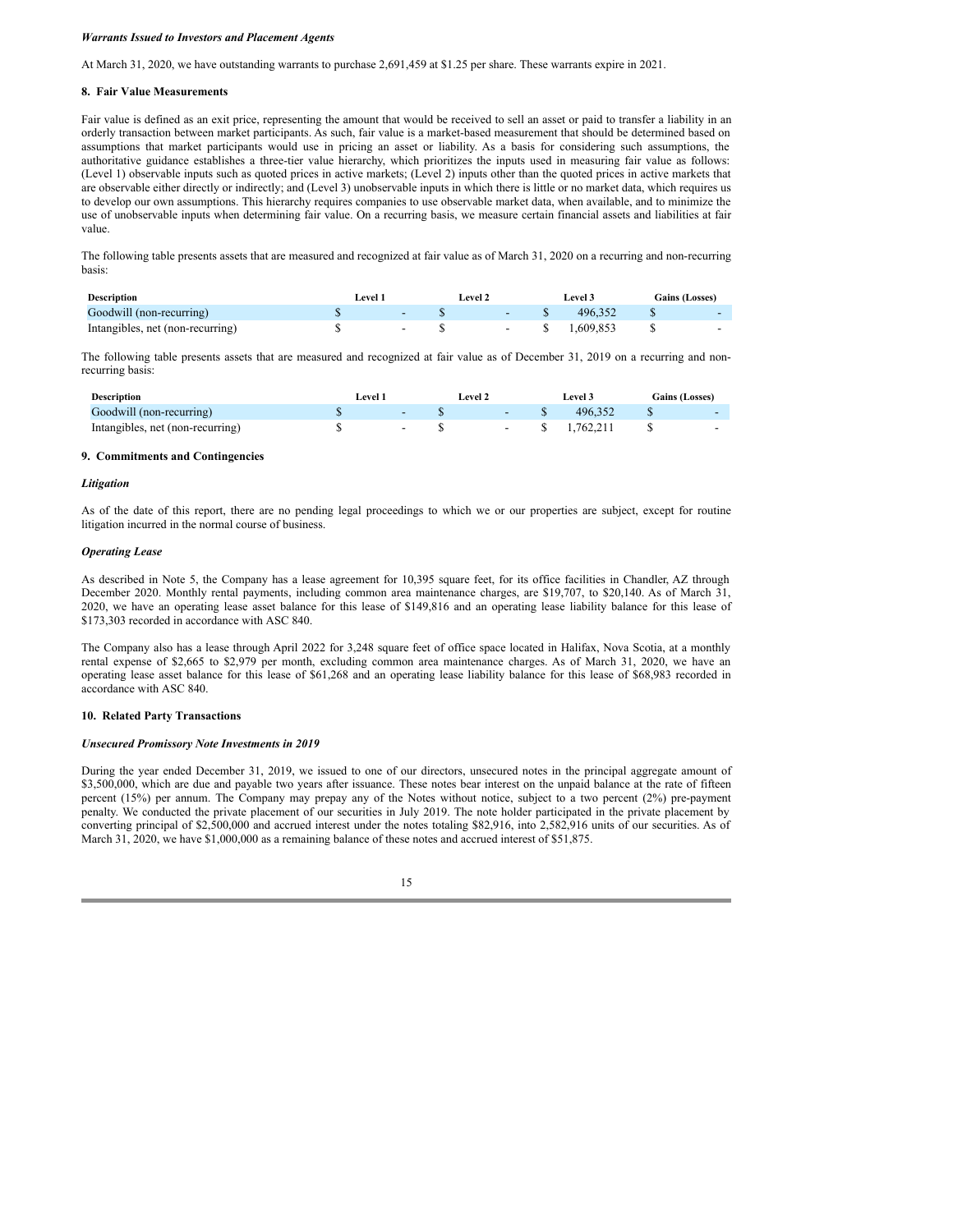#### *Unsecured Promissory Note Investments in 2020*

On February 26, 2020, we issued to one of our directors, unsecured notes in the principal aggregate amount of \$200,000, which are due and payable two years after issuance. This notes bear interest on the unpaid balance at the rate of fifteen percent (15%) per annum. The Company may prepay any of the Notes without notice, subject to a two percent (2%) pre-payment penalty. As of March 31, 2020, we have \$200,000 as a remaining balance of these notes and accrued interest of \$2,833.

#### **11. Subsequent Events**

On April 10, 2020, we entered into a commitment loan with Chase Bank, N.A. under the CARES act and SBA Paycheck Protection Program, in the principal aggregate amount of \$891,103, which is due and payable two years after issuance. This note bears interest on the unpaid balance at the rate of one percent (1%) per annum. The note contains a deferral period of six months, for which no interest or principal payments are due. Forgiveness of the loan may be obtained by meeting certain SBA requirements.

On April 22, 2020, we entered into a commitment loan with TD Bank under the Canadian Emergency Business Account ("CEBA"), in the principal aggregate amount of \$40,000 CAD, which is due and payable on December 31, 2022. This note bears interest on the unpaid balance at the rate of zero percent (0%) per annum during the initial term. Under this note no interest or principal payments are due until January 1, 2023. Under the conditions of the loan, twenty-five percent (25%) of the loan will be forgiven if seventy-five percent (75%) is repaid prior to the initial term date.

#### <span id="page-17-0"></span>**Item 2. Management's Discussion and Analysis of Financial Condition and Results of Operations**

This Quarterly Report on Form 10-Q contains "forward-looking statements" as defined in Section 27A of the Securities Act of 1933, as amended, and Section 21E of the Securities Exchange Act of 1934, as amended, or the Exchange Act, in connection with the Private Securities Litigation Reform Act of 1995 that involve risks and uncertainties, as well as assumptions that, if they never materialize or prove incorrect, could cause our results to differ materially and adversely from those expressed or implied by such forward-looking statements Such forward-looking statements include statements about our expectations, beliefs or intentions regarding our potential product offerings, business, financial condition, results of operations, strategies or prospects. You can identify forward-looking statements by the fact that these statements do not relate strictly to historical or current matters. Rather, forward-looking statements relate to anticipated or expected events, activities, trends or results as of the date they are made and are often identified by the use of words such as "anticipate," "believe," "continue," "could," "estimate," "expect," "intend," "may," or "will," and similar expressions or variations. Because forward-looking statements relate to matters that have not yet occurred, these statements are inherently subject to risks and uncertainties that could cause our actual results to differ materially from any future results expressed or implied by the forward-looking statements. Many factors could cause our actual activities or results to differ materially from the activities and results anticipated in forward-looking statements. These factors include those risks disclosed under the caption "Risk Factors" included in our 2019 annual report on Form 10-K filed with the Securities and Exchange Commission, or the SEC, on March 30, 2020 and in our subsequent filings with the SEC. Furthermore, such forward-looking statements speak only as of the date of this report. We undertake no obligation to update any forward-looking statements to reflect events or circumstances occurring after the date *of such statements.*

#### **Overview**

Mobivity Holdings Corp. (the "Company" or "we") is in the business of developing and operating proprietary platforms over which brands and enterprises can conduct national and localized, data-driven marketing campaigns.

Mobivity's Recurrency platform enables multi-unit retailers to leverage the power of their own data to yield maximum customer spend, frequency and loyalty while achieving the highest Return on Marketing Spend (ROMS) possible. Mobivity's customers use Recurrency to:

- Transform messy point-of-sale (POS) data collected from thousands of points of sale into usable intelligence. ·
- Measure, predict, and boost guest frequency and spend by channel. ·
- $©$  Deploy and manage one-time use offer codes and attribute sales accurately across every channel, promotion and media program.
- $©$  Deliver 1:1 promotions and offers with customized Mobile Messaging, Personalized Receipt Promotions and Integrated Loyalty programs.

Mobivity's Recurrency, delivered as a Software-as-a-Service ("SaaS") platform, is used by leading brands including Subway, Sonic Drive-In, Baskin Robbins, Chick-fil-A and Checkers/Rally's across more than 40,000 retail locations globally.

We're living in a data-driven economy. In fact, by 2003 — when the concept of "big data" became common vernacular in marketing - as much data was being created every two day as had been created in all of time prior to 2003. Today, Big Data has grown at such a rate

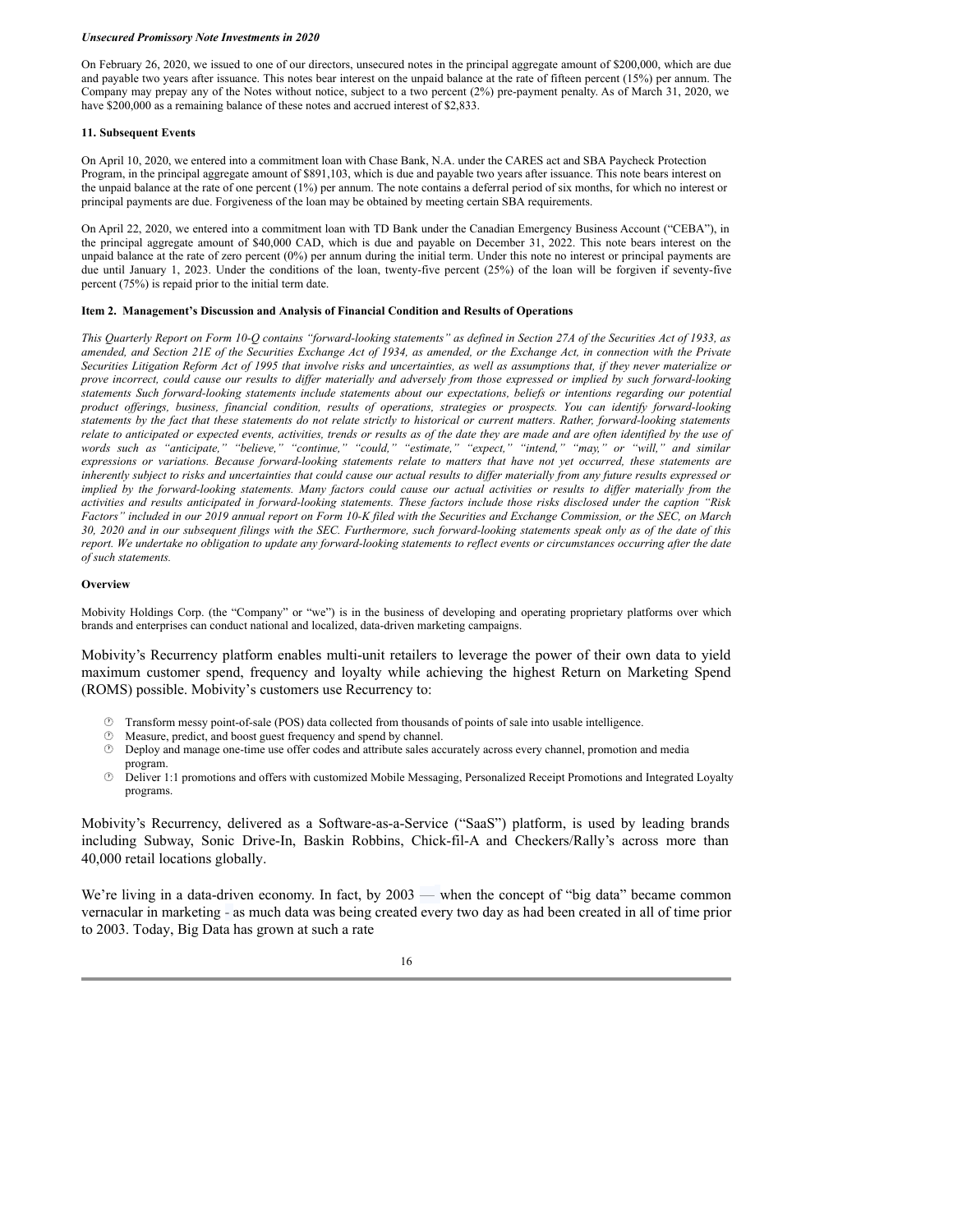that 90% of the world's data has been created in the past two years. Unfortunately, despite there being so much data accumulated, only one percent of data is being utilized today by most businesses.

The challenge for multi-unit retailers isn't that they don't have enough data; in fact, national retailers are collecting millions of detailed transactions daily from thousands of points of sale around the world. The challenge is being able to make sense of this transaction data, which is riddled with data entry errors, collected by multiple POS systems and complicated by a taxonomy compiled by thousands of different franchisee owners. To normalize such an overwhelming amount of data into usable intelligence and then leverage it to optimize media investment and promotion strategy requires numerous teams of data analysts and data scientists that many retailers and restaurant operators simply don't have. Which is why so many technology and data companies, that can help solve these challenges, have been invested in and acquired by brands including, McDonald's, Starbucks and Yum Brands.

Mobivity's Recurrency platform fills this need with a self-service SaaS offering, enabling operators to intelligently optimize their promotions, media and marketing spend. Recurrency drives system-wide sales producing on average a 13% increase in guest spend and a 26% improvement in frequency, ultimately delivering an average Return on Marketing Spend of 10X. In other words, for every dollar invested in marketing, retailers using Recurrency to manage, optimize and deliver multi-channel consumer promotions generate an average of ten dollars in *incremental* revenue from their customers.

#### *The Recurrency Platform*

Mobivity's Recurrency™ platform unlocks valuable POS and mobile data to help transform customer transactions into actionable and attributable marketing insights. Our technology provides transactional data, in real-time, that uncovers market-basket information and attributes both online and traditional promotions. Recurrency is comprised of seven components.

# *POS Data Capture*

Recurrency captures, normalizes, integrates, and stores transaction data and is compatible with most POS systems used by restaurants and retailers today. The result is a clean useful dataset upon which to predict and influence customers' buying behavior and deliver basket-level insights.

#### *Analytics Powered by Machine Learning*

Recurrency uses Machine Learning ("ML") to uncover patterns in the buying behaviors of consumers and leverages that data to suggest pricing optimizations, and guide marketing campaigns.

# *Of ers and Promotions*

Recurrency provides a digital wallet system for creating and managing dynamic offers and promotions, enabling accurate and complete closed-loop attribution across all channels, media and marketing efforts. Retailers can deploy one-time, limited-use and multi-use promotions across all online and offline marketing channels that are scannable at the POS or redeemable online, enabling fraud-free, controllable promotion delivery and attribution at scale. Marketing teams can use the comprehensive attribution analysis and insights to optimize media mix and spend for maximum Return on Marketing Spend ("ROMS").

#### *Predictive Of ers*

Recurrency leverages the normalized data captured at the POS and applies Artificial Intelligence ("AI") to build profiles of both known and anonymous customers, analyzes pre and post-redemption behavior and then predicts offers that will drive the highest increases in customer spend and frequency at the lowest discount possible. The result is optimized, personalized promotions that produce the highest ROMS possible.

## *Personalized Receipt Promotions*

Recurrency unlocks the power of transactional data to create relevant and timely customer messages printed on the receipts already being generated at the POS. Both clients and agencies are using Recurrency to drive better results and make decisions around offers, promotions, and customer engagement through the medium of the printed receipt. Software integrated with leading POS systems, such as Oracle, MICROS, or installed directly onto receipt printer platforms, such as Epson's OmniLink product, dynamically controls what is printed on receipts including images, coupons, announcements, or other calls-to-action, such as invitations to participate in a survey. Recurrency offers a Web-based interface where users can design receipt content and implement business rules to dictate what receipt content is printed in particular situations. All receipt content is also transmitted to cloud-based Recurrency for storage and analysis.

# *Customized Mobile Messaging*

Recurrency transforms standard short message service ("SMS"), multimedia messaging service ("MMS"), and rich communication services ("RCS") into a data-driven marketing medium. Recurrency tracks and measures offer effectiveness at a more granular level than other solutions, allowing clients to create smarter offers and drive higher redemption rates. Our proprietary platform connects to all wireless carriers so that any consumer, on any wireless service (for example, Verizon), can join our customer's SMS/MMS mobile marketing campaign. Our customers use Recurrency's self-service interface to build, segment, target and optimize mobile messaging campaigns to drive increased guest frequency and spend. Recurrency is an industry leader in RCS messaging and has an industry leading broadcast reach.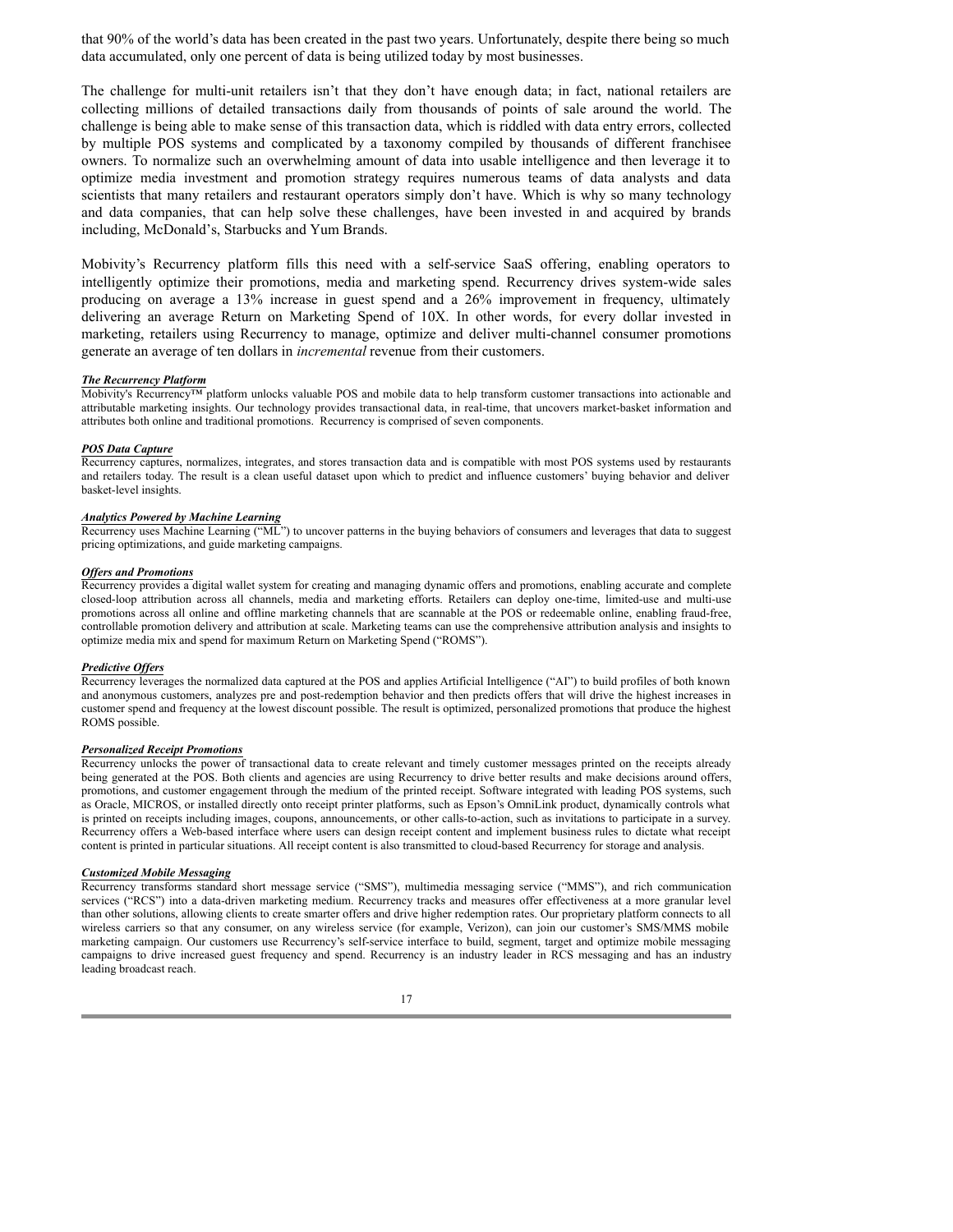# *Belly Loyalty*

Mobivity's Belly Loyalty solution drives increased customer engagement and frequency with a customer-facing digital rewards platform via an app and digital pad. Using Belly, customers can customize rewards and leverage pre-built email campaigns and triggers to encourage greater frequency as well as identify and reactivate lapsed customers.

#### **Company Strategy**

Our objective is to build an industry-leading Software-as-a-Service ("SaaS") product that connects consumers to merchants and brands. The key elements to our strategy are:

- *Exploit the competitive advantages and operating leverage of our technology platform.* The core of our business is our proprietary POS Data Capture technology. Several years of development went into designing POS Data Capture such that the process of intercepting POS data and performing actions, such as controlling the receipt printer with receipt is scalable, portable to a wide variety of POS platforms, and does not impact performance factors including the print speed of a typical receipt printer. Furthermore, we believe the transmission of POS data to Mobivity's cloud-based data stores presents a very competitive and innovative method of enabling POS data access. Additionally, we believe that our Recurrency platform is more advanced than technologies offered by our competitors and provides us with a significant competitive advantage. With more than ten years of development, we believe that our platform operates SMS/MMS text messaging transactions at a "least cost" relative to competitors while also being capable of supporting SMS/MMS text messaging transactional volume necessary to support our goal of several thousand end users. Leveraging our Recurrency platform allows for full attribution of SMS/MMS offers, which we believe is a unique combination of both SMS/MMS text messaging and POS data. ·
- Evolve our sales and customer support infrastructure to uniquely serve very large customer implementations such as franchise*based brands who operate a large number of locations.* Over the past few years we have focused our efforts on the development of our technology and solutions with the goal of selling and supporting small and medium-sized businesses. Going forward, we intend to increase significantly our investments in sales and customer support resources tailored to selling to customers that operate franchise brands. Today we support more than 30,000 merchant locations globally. ·
- *Acquire complementary businesses and technologies.* We will continue to search and identify unique opportunities which we believe will enhance our product features and functionality, revenue goals, and technology. We intend to target companies with some or all of the following characteristics: (1) an established revenue base; (2) strong pipeline and growth prospects; (3) break-even or positive cash flow; (4) opportunities for substantial expense reductions through integration into our platform; (5) strong sales teams; and (6) technology and services that further build out and differentiate our platform. Our acquisitions have historically been consummated through the issuance of a combination of our common stock and cash. ·
- *Build our intellectual property portfolio*. We currently have nine issued patents that we believe have significant potential application in the technology industry. We plan to continue our investment in building a strong intellectual property portfolio. ·

While these are the key elements of our current strategy, there can be no guarantees that our strategy will not change or that our strategy will be successful.

#### **Recent Events**

# *Unsecured Promissory Note Investments in 2019*

During the year ended December 31, 2019, we issued to one of our directors, unsecured notes in the principal aggregate amount of \$3,500,000, which are due and payable two years after issuance. These notes bear interest on the unpaid balance at the rate of fifteen percent (15%) per annum. The Company may prepay any of the Notes without notice, subject to a two percent (2%) pre-payment penalty. We conducted the private placement of our securities in July 2019. The note holder participated in the private placement described below, by converting principal of \$2,500,000 and accrued interest under the notes totaling \$82,916, into 2,582,916 units of our securities. As of March 31, 2020, we have \$1,000,000 as a remaining balance of these notes and accrued interest of \$51,875.

#### *2019 Private Placement*

In July 2019, we commenced a private placement of 7,000,000 units of our securities, at a price of \$1.00 per unitEach unit consists of one share of our common stock and a common stock purchase warrant to purchase one-half share of our common stock, over a twoyear period, at an exercise price of \$1.25 per share. The offering was conducted by our management and no commission or other

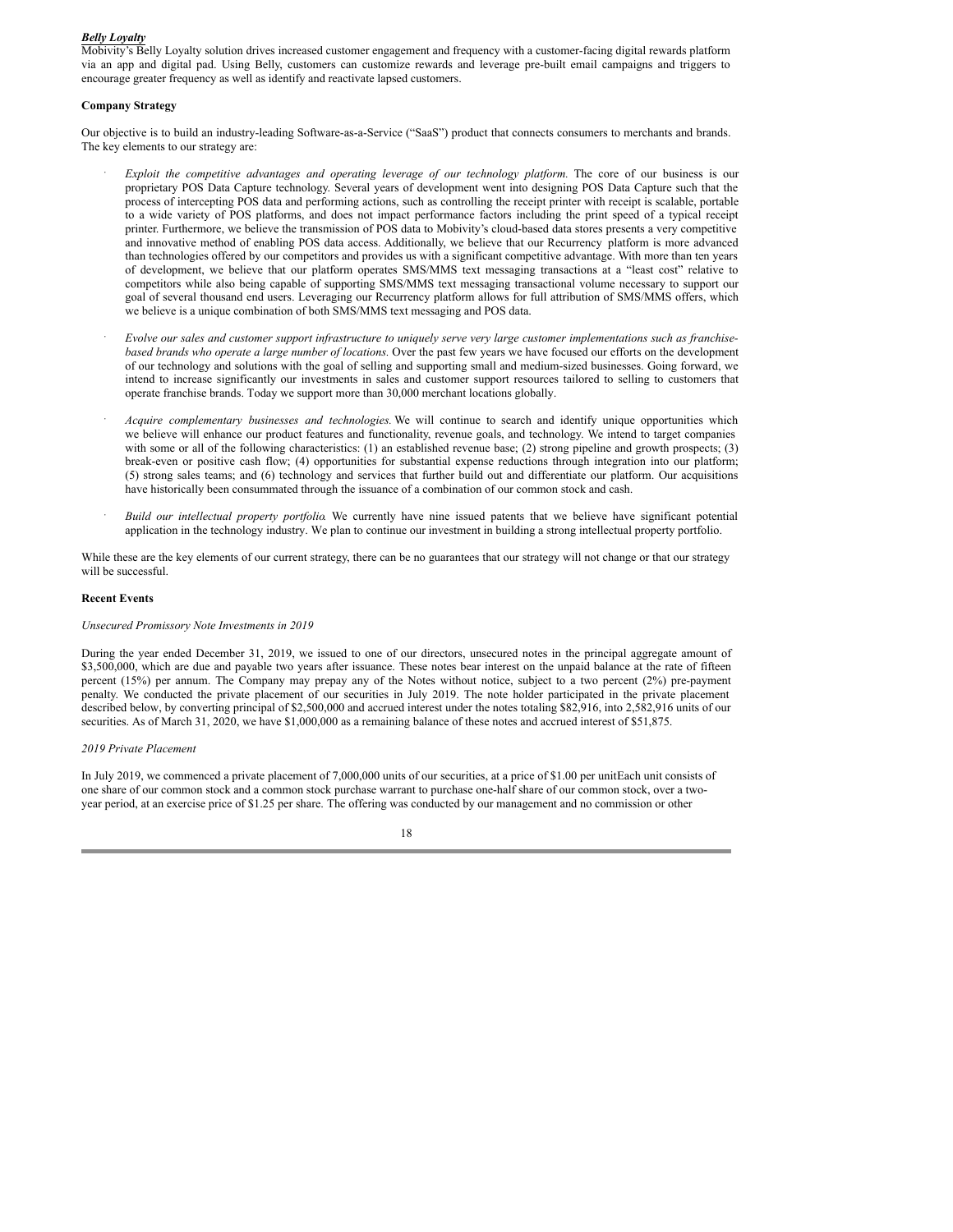selling fees were paid by us. During the year ended December 31, 2019 we issued 5,382,916 units under this placement, of which 2,582,916 units were issued in connection with a conversion of related party notes payable.

## *Unsecured Promissory Note Investments in 2020*

On February 26, 2020, we issued to one of our directors, unsecured notes in the principal aggregate amount of \$200,000, which are due and payable two years after issuance. This notes bear interest on the unpaid balance at the rate of fifteen percent (15%) per annum. The Company may prepay any of the Notes without notice, subject to a two percent (2%) pre-payment penalty. As of March 31, 2020, we have \$200,000 as a remaining balance of these notes and accrued interest of \$2,833.

On April 10, 2020, we entered into a commitment loan with Chase Bank, N.A. under the CARES act and SBA Paycheck Protection Program, in the principal aggregate amount of \$891,103, which is due and payable two years after issuance. This note bears interest on the unpaid balance at the rate of one percent  $(1\%)$  per annum. The note contains a deferral period of six months, for which no interest or principal payments are due. Forgiveness of the loan may be obtained by meeting certain SBA requirements.

On April 22, 2020, we entered into a commitment loan with TD Bank under the Canadian Emergency Business Account ("CEBA"), in the principal aggregate amount of \$40,000 CAD, which is due and payable on December 31, 2022. This note bears interest on the unpaid balance at the rate of zero percent (0%) per annum during the initial term. Under this note no interest or principal payments are due until January 1, 2023. Under the conditions of the loan, twenty-five percent (25%) of the loan will be forgiven if seventy-five percent (75%) is repaid prior to the initial term date.

# **Results of Operations**

#### *Revenues*

Revenues consist primarily of a suite of products under the Recurrency platform. The Recurrency platform is comprised of POS Data Capture, Analytics, Offers and Promotions, Predictive Offers, Personalized Receipt Promotions, Customized Mobile Messaging, Belly Loyalty, and other revenues.

Revenues for the three months ended March 31, 2020 were \$4,549,992, an increase of \$2,133,375, or 88%, compared to the same period in 2019. This increase is primarily due to the addition of revenue from a new contract executed in January 2020 along with the recognition of revenue under ASC 606 of \$1,280,369 during the three months ended March 31, 2020 compared to the reduction of revenue under ASC 606 of \$135,851 during the three months ended March 31, 2019.

## *Cost of Revenues*

Cost of revenues consist primarily of cloud-based software licensing fees, short code maintenance expenses, personnel related expenses, and other expenses.

Cost of revenues for the three months ended March 31, 2020 was \$1,584,402, an increase of \$412,493, or 35%, compared to the same period in 2019. This increase is primarily due to higher SMS and application costs associated with increased messaging volume and fees and surcharges charged by text messaging carriers.

#### *General and Administrative*

General and administrative expenses consist primarily of salaries and personnel related expenses, consulting costs and other expenses.

General and administrative expenses decreased \$77,141, or 6%, to \$1,246,794 during the three months ended March 31, 2020 compared to \$1,323,935 for the same period in 2019. The decrease in general and administrative expense was primarily due to a decrease in legal fees related to one-time non-recurring legal charges incurred in 2019.

# *Sales and Marketing*

Sales and marketing expenses consist primarily of salaries and personnel related expenses, stock-based compensation expense, consulting costs and other expenses

Sales and marketing expenses decreased \$30,568, or 4%, to \$807,999 during the three months ended March 31, 2020 compared to \$838,567 for the same period in 2019. The decrease was primarily due to lower personnel, share based compensation expenses, and travel, offset by increases in trade shows and other direct marketing activities.

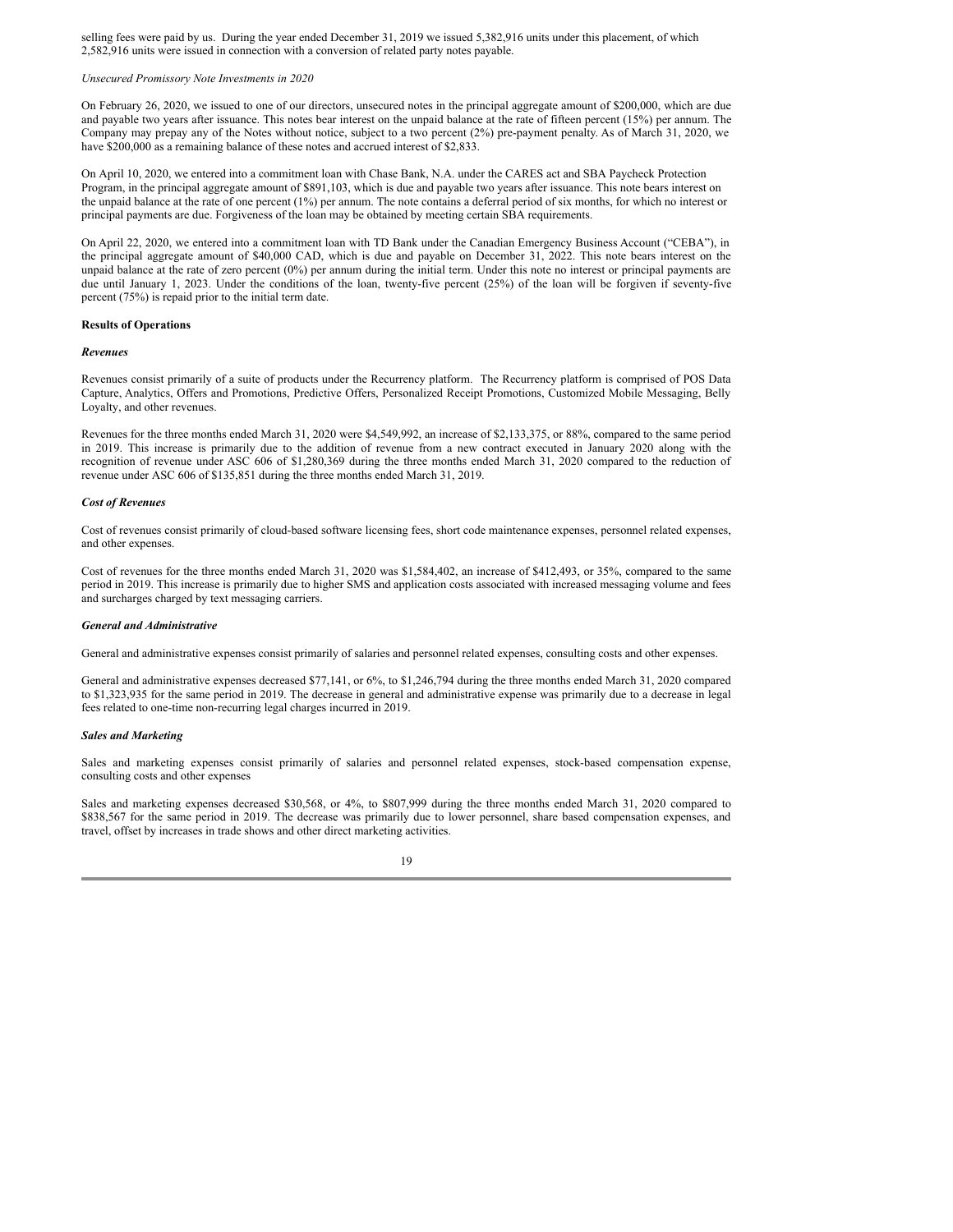#### *Engineering, Research & Development*

Engineering, research & development costs include salaries, stock-based compensation expenses, travel, consulting costs, and other expenses.

Engineering, research & development expenses increased \$1,099,709 or 190%, to \$1,677,442 during the three months ended March 31, 2020 compared to \$577,733 for the same period in 2019. This increase is primarily due to the recognition of increased expenses under ASC 606 of \$683,687 during the three months ended March 31, 2020 compared to the reduction of engineering, research & development expenses under ASC 606 of \$68,179 during the three months ended March 31, 2019. This increase is also attributed to decreased software capitalization of \$15,592 during the three months ended March 31, 2020 compared to \$139,570 during the three months ended March 31, 2019.

#### *Depreciation and Amortization*

Depreciation and amortization expense consist of depreciation on our equipment and amortization of our intangible assets. Depreciation and amortization expense decreased \$110,157 or 39%, during the three months ended March 31, 2020 compared to the same period in 2019. This increase is primarily due to the decrease in amortization of intangibles.

#### *Interest Expense*

Interest expense consists of stated or implied interest expense on our notes payable, amortization of note discounts, and amortization of deferred financing costs. Interest expense increased \$35,284, or 84%, during the three months ended March 31, 2020 compared to the same period in 2019. The increase in interest expense is primarily related to additional borrowings from our related parties.

# *Foreign Currency*

The Company's financial results are impacted by volatility in the Canadian/U.S. Dollar exchange rate. The average U.S. Dollar exchange rate for the three months ended March 31, 2020 and 2019, was \$1 Canadian equals \$0.75 and \$0.75 U.S. Dollars, respectively. The Company's functional or measurement currency is the U.S. Dollar. Based on a U.S. Dollar functional currency, the following are the key areas impacted by foreign currency volatility:

- $\circled{}$  The Company sells products primarily in U.S. Dollars; therefore, reported revenues are not highly impacted by foreign currency volatility.
- A portion of the Company's expenses are incurred in Canadian Dollars and therefore fluctuate in U.S. Dollars as the U.S. Dollar varies. A weaker U.S. Dollar results in an increase in translated expenses, and a stronger U.S. Dollar results in a decrease.  $\langle \overline{Y} \rangle$
- $\circled{b}$  Changes in foreign currency rates also impact the translated value of the Company's working capital that is held in Canadian Dollars. Foreign exchange rate fluctuations result in foreign exchange gains or losses based upon movement in the translated value of Canadian working capital into U.S. Dollars.

The change in foreign currency was a gain of \$1,155 and a loss of \$138 for the three months ended March 31, 2020 and 2019, respectively.

## **Liquidity and Capital Resources**

As of March 31, 2020, we had current assets of \$2,828,470, including \$208,217 in cash, and current liabilities of \$6,544,354, resulting in a working capital deficit of \$3,715,884.

We believe as of the date of this report, we have the working capital on hand, along with our expected cash flow from operations and budget reductions, to fund our current level of operations at least through the end of the next twelve months. Since March 31,2020 and through the date of this report, we issued unsecured notes in the amount of \$891,103, which is due April 10, 2022 and \$40,000 CAD which is due December 31, 2022. However, there can be no assurance that we will not require additional capital. If we require additional capital, we will seek to obtain additional working capital through the sale of our securities and, if available, bank lines of credit. However, there can be no assurance we will be able to obtain access to capital as and when needed and, if so, the terms of any available financing may not be subject to commercially reasonable terms.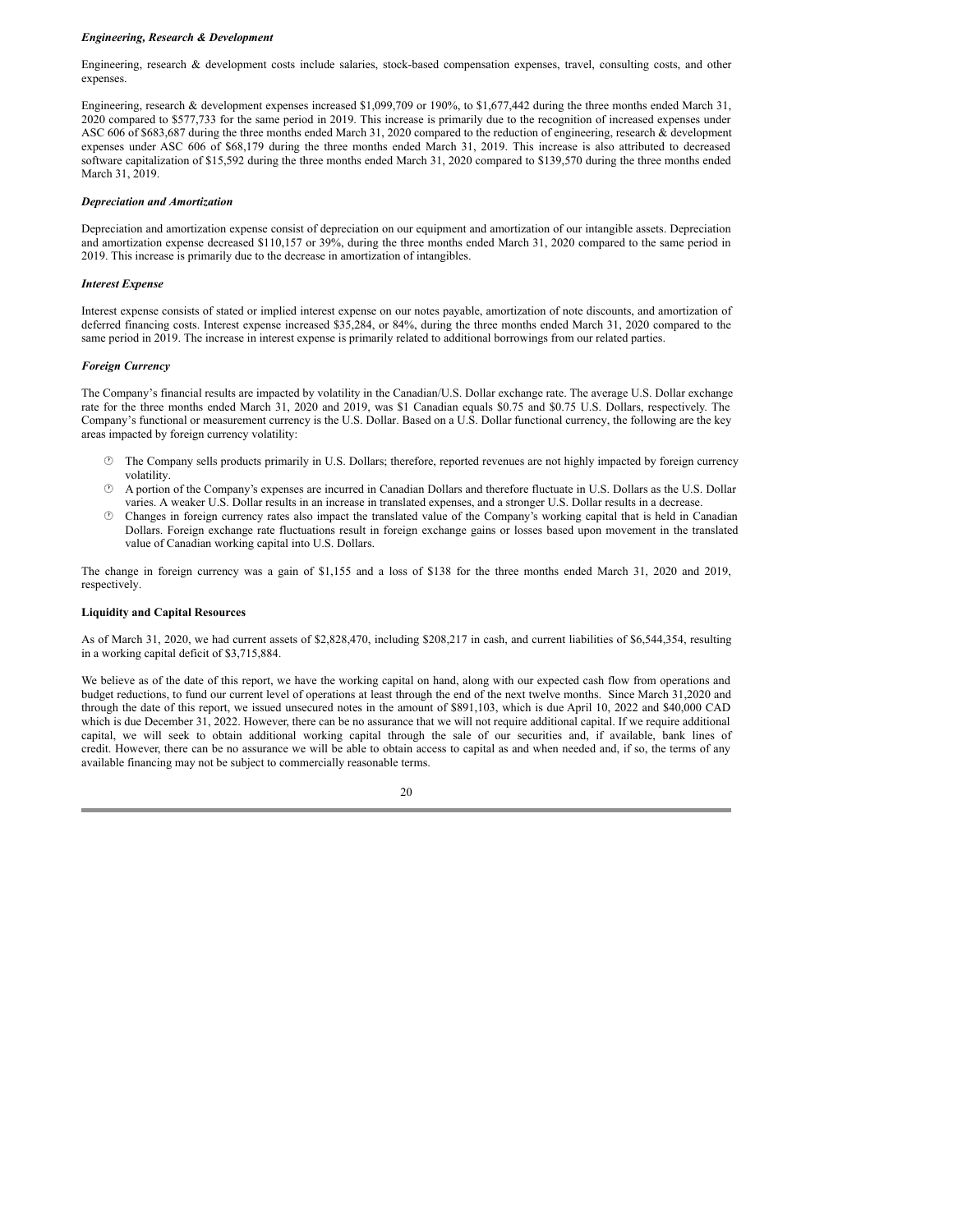|                                                     |      | <b>Three Months</b><br>March 31, |    |               |  |  |  |
|-----------------------------------------------------|------|----------------------------------|----|---------------|--|--|--|
|                                                     | 2020 |                                  |    | 2019          |  |  |  |
| Net cash provided by (used in):                     |      |                                  |    |               |  |  |  |
| Operating activities                                | \$   | (339,908)                        | \$ | (1, 596, 033) |  |  |  |
| Investing activities                                |      | (20, 499)                        |    | (139, 570)    |  |  |  |
| <b>Financing activities</b>                         |      | 314,353                          |    | 1,493,208     |  |  |  |
| Effect of foreign currency translation on cash flow |      | (19,328)                         |    | (28, 449)     |  |  |  |
| Net change in cash                                  |      | (65,382)                         |    | (270, 844)    |  |  |  |

#### *Operating Activities*

We used cash from operating activities totaling \$339,908 during the three months ended March 31, 2020 and used cash from operating activities totaling \$1,596,033 during the three months ended March 31, 2019. The decrease in cash used in operations for the three months ended March 31, 2020 was primarily due to a decrease in net loss of \$805,868 and an increase in deferred revenue of \$789,777.

#### *Investing Activities*

Investing activities during the three months ended March 31, 2020 consisted of \$4,907 of equipment purchases and \$15,592 of capitalized software development costs.

Investing activities during the three months ended March 31, 2019 consisted of \$139,570 of capitalized software development costs.

#### *Financing Activities*

Financing activities during the three months ended March 31, 2020 consisted of \$122,743 of payments on notes payable, \$234,500 of net proceeds from the sale of common stock units and net proceeds of \$202,596 from the issuance of related party debt.

Financing activities during the three months ended March 31, 2019 consisted of net payments of \$6,792 on notes payable and \$1,500,000 of net proceeds from the issuance of related party debt.

# **Critical Accounting Policies and Estimates**

Refer to Note 2, "Summary of Significant Accounting Polices," in the accompanying notes to the condensed consolidated financial statements for a discussion of recent accounting pronouncements.

#### **Off-Balance Sheet Arrangements**

We have no off-balance sheet arrangements.

#### **Item 3. Quantitative and Qualitative Disclosures about Market Risk.**

We are a smaller reporting company as defined by section  $10(f)(1)$  of Regulation S-K. As such, we are not required to provide the information set forth in this item.

## **Item 4. Controls and Procedures.**

# Evaluation of Disclosure Controls and Procedures

As required by Rule 13a-15(b) promulgated under the Securities Exchange Act of 1934, as amended (the "Exchange Act"), our management, with the participation of our Chief Executive Officer and Chief Financial Officer, evaluated the effectiveness of the design and operation of our disclosure controls and procedures, as defined in Exchange Act Rule 13a-15(e), as of the end of the period covered by this report. Disclosure controls and procedures are controls and other procedures that are designed to ensure that information required to be disclosed by us in the reports that we file or submit under the Exchange Act is recorded, processed, summarized and reported within the time periods specified in the SEC's rules and forms. Disclosure controls and procedures include, without limitation, controls and procedures designed to ensure that information required to be disclosed by us in the reports that we file under the Exchange Act is accumulated and communicated to our management, as appropriate to allow timely decisions regarding required disclosure. Based on

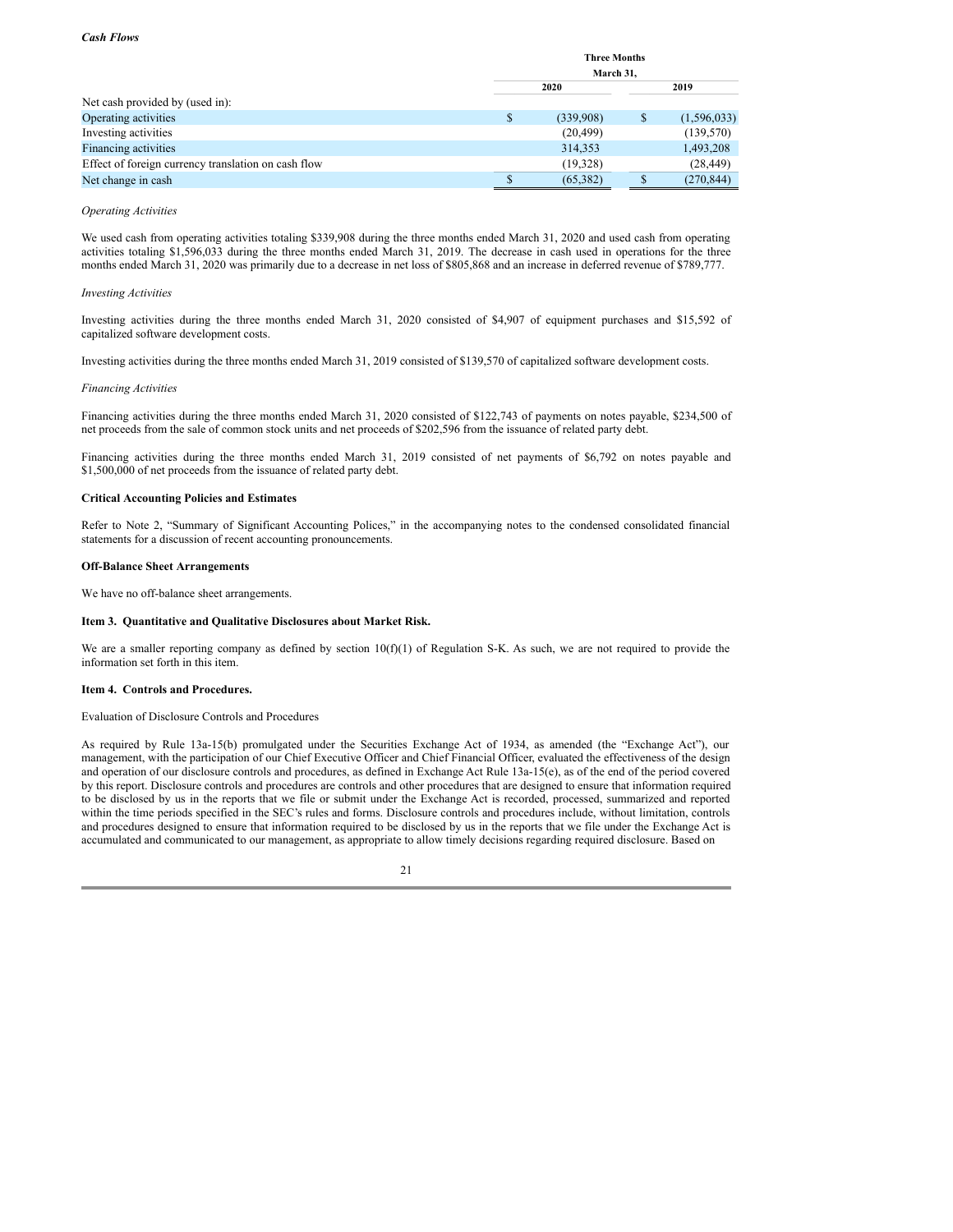this evaluation, our management, including our Chief Executive Officer and Chief Financial Officer, concluded that as of March 31, 2020 our disclosure controls and procedures were effective.

Changes in Internal Control

There were no changes in our internal control over financial reporting during the three months ended March 31, 2020 that have materially affected, or are reasonably likely to materially affect, our internal control over financial reporting.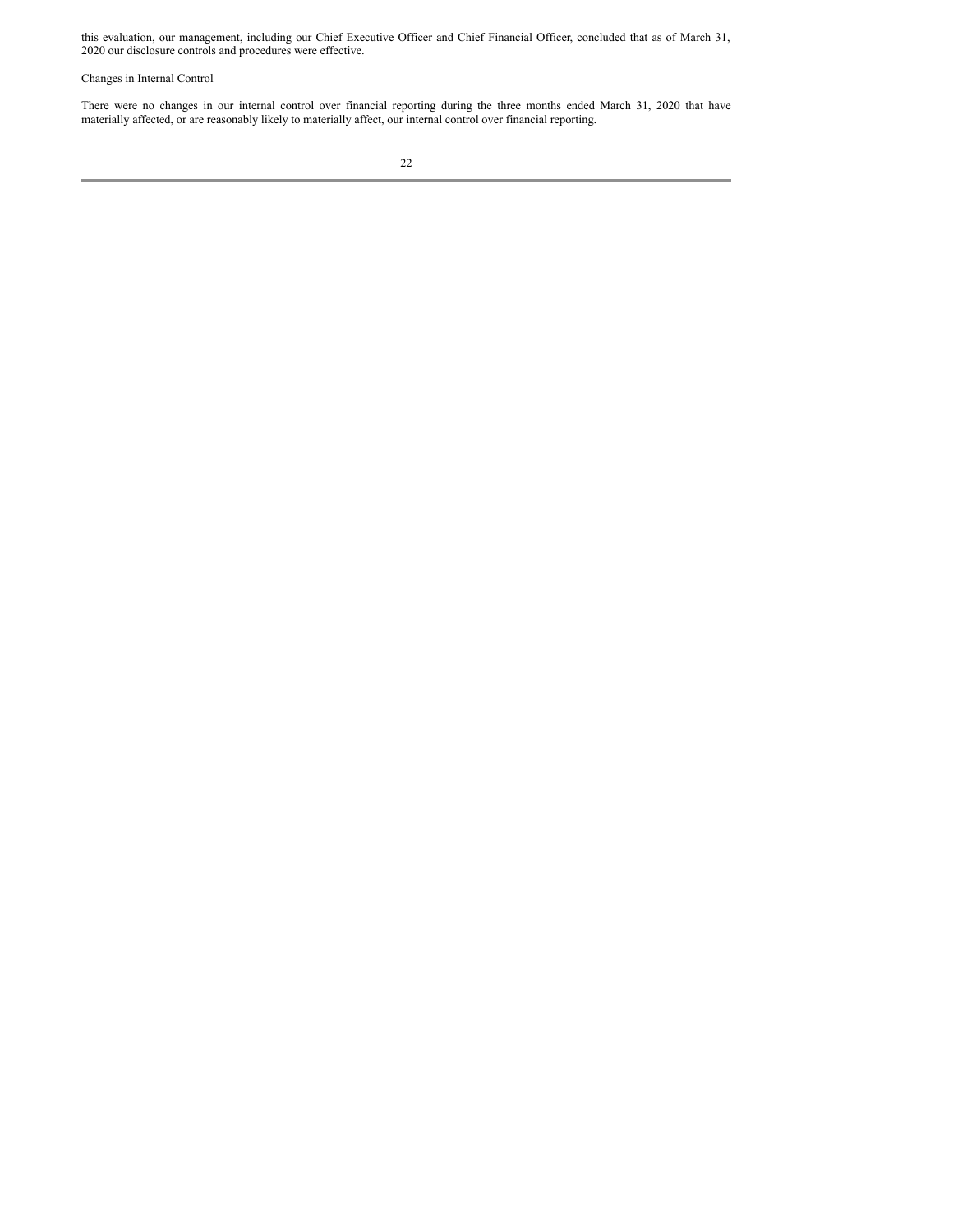# <span id="page-24-0"></span>**PART II – OTHER INFORMATION**

#### **Item 5. Other Information**

On April 10, 2020, we entered into a commitment loan with Chase Bank, N.A. under the CARES act and SBA Paycheck Protection Program, in the principal aggregate amount of \$891,103, which is due and payable two years after issuance. This note bears interest on the unpaid balance at the rate of one percent (1%) per annum. The note contains a deferral period of six months, for which no interest or principal payments are due. Forgiveness of the loan may be obtained by meeting certain SBA requirements.

On April 22, 2020, we entered into a commitment loan with TD Bank under the Canadian Emergency Business Account ("CEBA"), in the principal aggregate amount of \$40,000 CAD, which is due and payable on December 31, 2022. This note bears interest on the unpaid balance at the rate of zero percent (0%) per annum during the initial term. Under this note no interest or principal payments are due until January 1, 2023. Under the conditions of the loan, twenty-five percent (25%) of the loan will be forgiven if seventy-five percent (75%) is repaid prior to the initial term date.

#### **Item 6. Exhibits**

| Exhibit No.         | Description                                                                                      |
|---------------------|--------------------------------------------------------------------------------------------------|
| 31.1                | Certification by Chief Executive Officer pursuant to Section 302 of Sarbanes Oxley Act of 2002 * |
| $\frac{31.2}{32.1}$ | Certification by Chief Financial Officer pursuant to Section 302 of Sarbanes Oxley Act of 2002 * |
|                     | Certification Pursuant to 18 U.S.C. Section 1350 *                                               |
| 101.INS             | XBRL Instance Document *                                                                         |
| $101.$ SCH          | <b>XBRL Taxonomy Schema Document</b>                                                             |
| 101.CAL             | XBRL Taxonomy Calculation Linkbase Document *                                                    |
| 101.DEF             | XBRL Taxonomy Definition Linkbase Document *                                                     |
| 101.LAB             | XBRL Taxonomy Label Linkbase Document*                                                           |
| 101.PRE             | XBRL Taxonomy Presentation Linkbase Document *                                                   |

\* Filed electronically herewith

# **SIGNATURES**

Pursuant to the requirements of the Securities Exchange Act of 1934, as amended, the registrant has duly caused this report to be signed on its behalf by the undersigned thereunto duly authorized

# **Mobivity Holdings Corp.**

Date: April 29, 2020 By: /s/ Dennis Becker Dennis Becker Chairman and Chief Executive **Officer** *(Principal Executive Of icer)*

Date: April 29, 2020 By: /s/ Lynn Tiscareno Lynn Tiscareno Chief Financial Officer *(Principal Accounting Of icer)*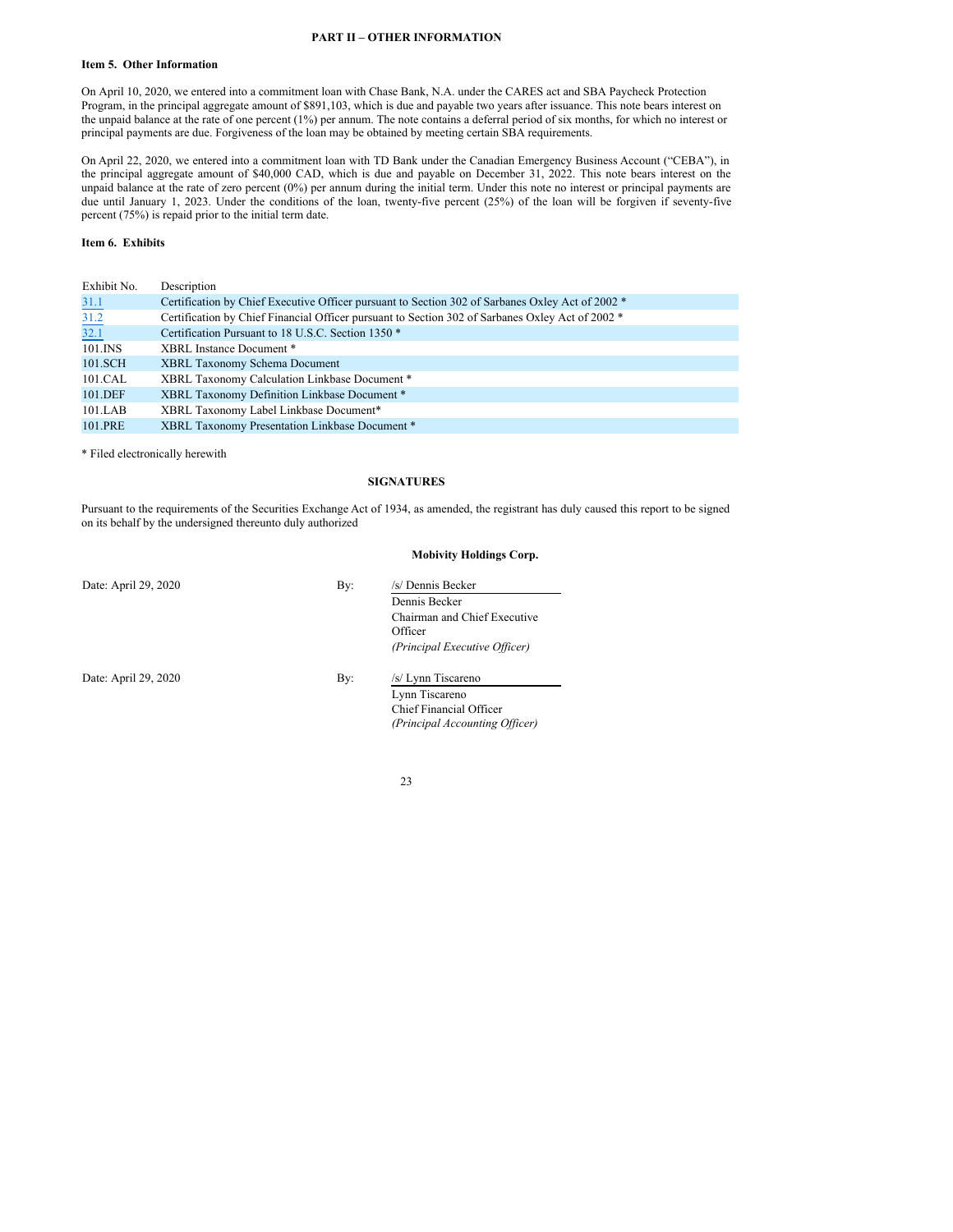# **CERTIFICATION OF PRINCIPAL EXECUTIVE OFFICER Pursuant to Rule 13a-14(a) adopted pursuant to Section 302 of the Sarbanes-Oxley Act of 2002**

<span id="page-25-0"></span>I, Dennis Becker, certify that:

- 1. I have reviewed this Quarterly Report on Form 10-Q of Mobivity Holdings Corp. for the quarter ended March 31, 2020;
- 2. Based on my knowledge, this report does not contain any untrue statement of a material fact or omit to state a material fact necessary to make the statements made, in light of the circumstances under which such statements were made, not misleading with respect to the period covered by this report;
- 3. Based on my knowledge, the financial statements, and other financial information included in this report, fairly present in all material respects the financial condition, results of operations and cash flows of the registrant as of, and for, the periods presented in this report;
- 4. The registrant's other certifying officer and I are responsible for establishing and maintaining disclosure controls and procedures (as defined in Exchange Act Rules 13a-15(e) and 15d-15(e)) and internal control over financial reporting (as defined in Exchange Act Rules 13a-15(f) and 15d-15(f)) for the registrant and have:
	- (a) Designed such disclosure controls and procedures, or caused such disclosure controls and procedures to be designed under our supervision, to ensure that material information relating to the registrant, including its consolidated subsidiaries, is made known to us by others within those entities, particularly during the period in which this report is being prepared;
	- (b) Designed such internal control over financial reporting, or caused such internal control over financial reporting to be designed under our supervision, to provide reasonable assurance regarding the reliability of financial reporting and the preparation of financial statements for external purposes in accordance with generally accepted accounting principles;
	- (c) Evaluated the effectiveness of the registrant's disclosure controls and procedures and presented in this report our conclusions about the effectiveness of the disclosure controls and procedures, as of the end of the period covered by this report based on such evaluation; and
	- (d) Disclosed in this report any change in the registrant's internal control over financial reporting that occurred during the registrant's most recent fiscal quarter (the registrant's fourth fiscal quarter in the case of an annual report) that has materially affected, or is reasonably likely to materially affect, the registrant's internal control over financial reporting; and
- 5. The registrant's other certifying officer and I have disclosed, based on our most recent evaluation of internal control over financial reporting, to the registrant's auditors and the audit committee of the registrant's board of directors (or persons performing the equivalent functions):
	- (a) All significant deficiencies and material weaknesses in the design or operation of internal control over financial reporting which are reasonably likely to adversely affect the registrant's ability to record, process, summarize and report financial information; and
	- (b) Any fraud, whether or not material, that involves management or other employees who have a significant role in the registrant's internal control over financial reporting.

Date: April 29, 2020 By: */s/ Dennis Becker*

Dennis Becker Chairman and Chief Executive Officer (Principal Executive Officer)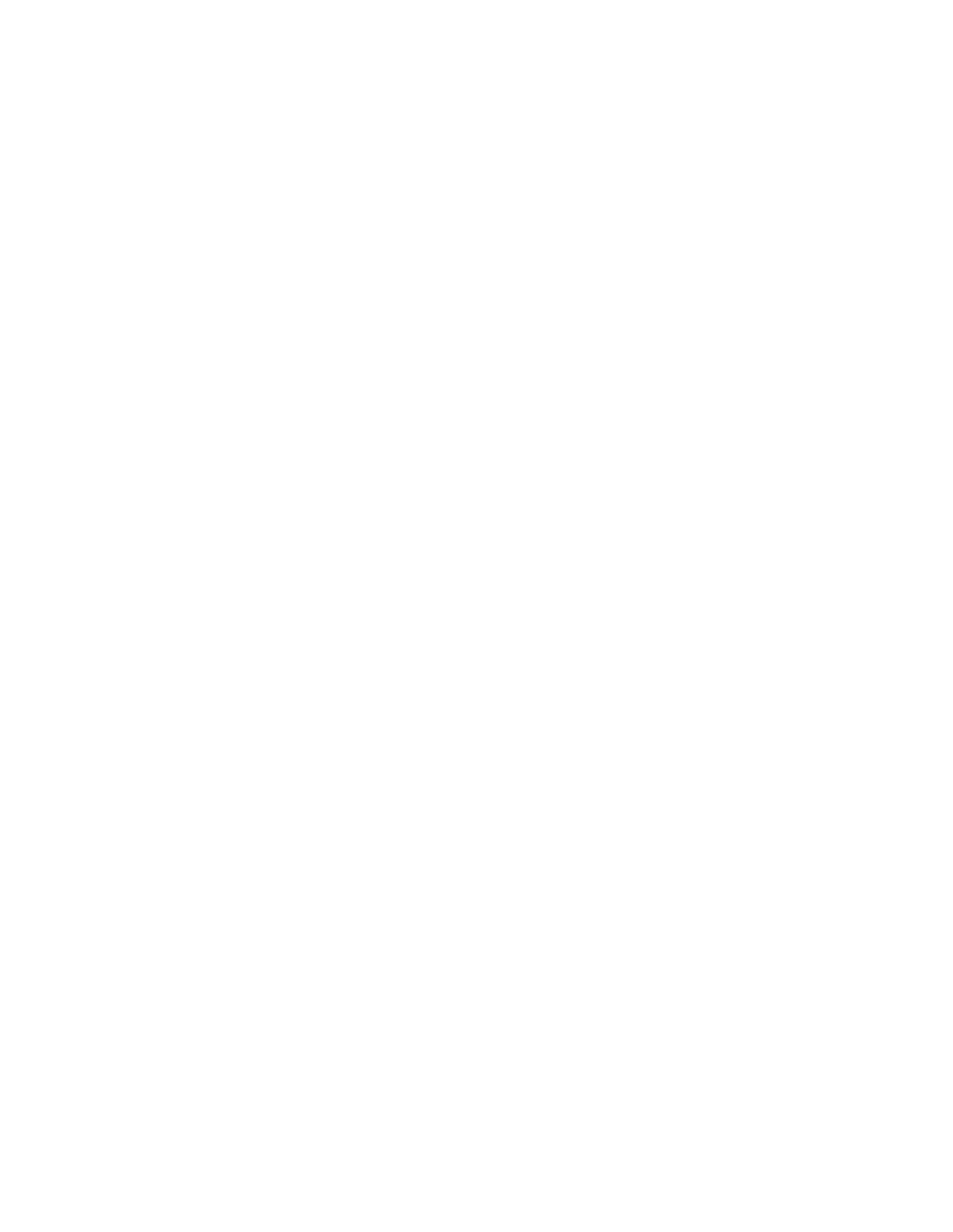# **CERTIFICATION OF CHIEF FINANCIAL OFFICER Pursuant to Rule 13a-14(a) adopted pursuant to Section 302 of the Sarbanes-Oxley Act of 2002**

<span id="page-27-0"></span>I, Lynn Tiscareno, certify that:

- 1. I have reviewed this Quarterly Report on Form 10-Q of Mobivity Holdings Corp. for the quarter ended March 31, 2020;
- 2. Based on my knowledge, this report does not contain any untrue statement of a material fact or omit to state a material fact necessary to make the statements made, in light of the circumstances under which such statements were made, not misleading with respect to the period covered by this report;
- 3. Based on my knowledge, the financial statements, and other financial information included in this report, fairly present in all material respects the financial condition, results of operations and cash flows of the registrant as of, and for, the periods presented in this report;
- 4. The registrant's other certifying officer and I are responsible for establishing and maintaining disclosure controls and procedures (as defined in Exchange Act Rules 13a-15(e) and 15d-15(e)) and internal control over financial reporting (as defined in Exchange Act Rules 13a-15(f) and 15d-15(f)) for the registrant and have:
	- (a) Designed such disclosure controls and procedures, or caused such disclosure controls and procedures to be designed under our supervision, to ensure that material information relating to the registrant, including its consolidated subsidiaries, is made known to us by others within those entities, particularly during the period in which this report is being prepared;
	- (b) Designed such internal control over financial reporting, or caused such internal control over financial reporting to be designed under our supervision, to provide reasonable assurance regarding the reliability of financial reporting and the preparation of financial statements for external purposes in accordance with generally accepted accounting principles;
	- (c) Evaluated the effectiveness of the registrant's disclosure controls and procedures and presented in this report our conclusions about the effectiveness of the disclosure controls and procedures, as of the end of the period covered by this report based on such evaluation; and
	- (d) Disclosed in this report any change in the registrant's internal control over financial reporting that occurred during the registrant's most recent fiscal quarter (the registrant's fourth fiscal quarter in the case of an annual report) that has materially affected, or is reasonably likely to materially affect, the registrant's internal control over financial reporting; and
- 5. The registrant's other certifying officer and I have disclosed, based on our most recent evaluation of internal control over financial reporting, to the registrant's auditors and the audit committee of the registrant's board of directors (or persons performing the equivalent functions):
	- (a) All significant deficiencies and material weaknesses in the design or operation of internal control over financial reporting which are reasonably likely to adversely affect the registrant's ability to record, process, summarize and report financial information; and
	- (b) Any fraud, whether or not material, that involves management or other employees who have a significant role in the registrant's internal control over financial reporting.

Date: April 29, 2020 By: */s/ Lynn Tiscareno*

Lynn Tiscareno Chief Financial Officer